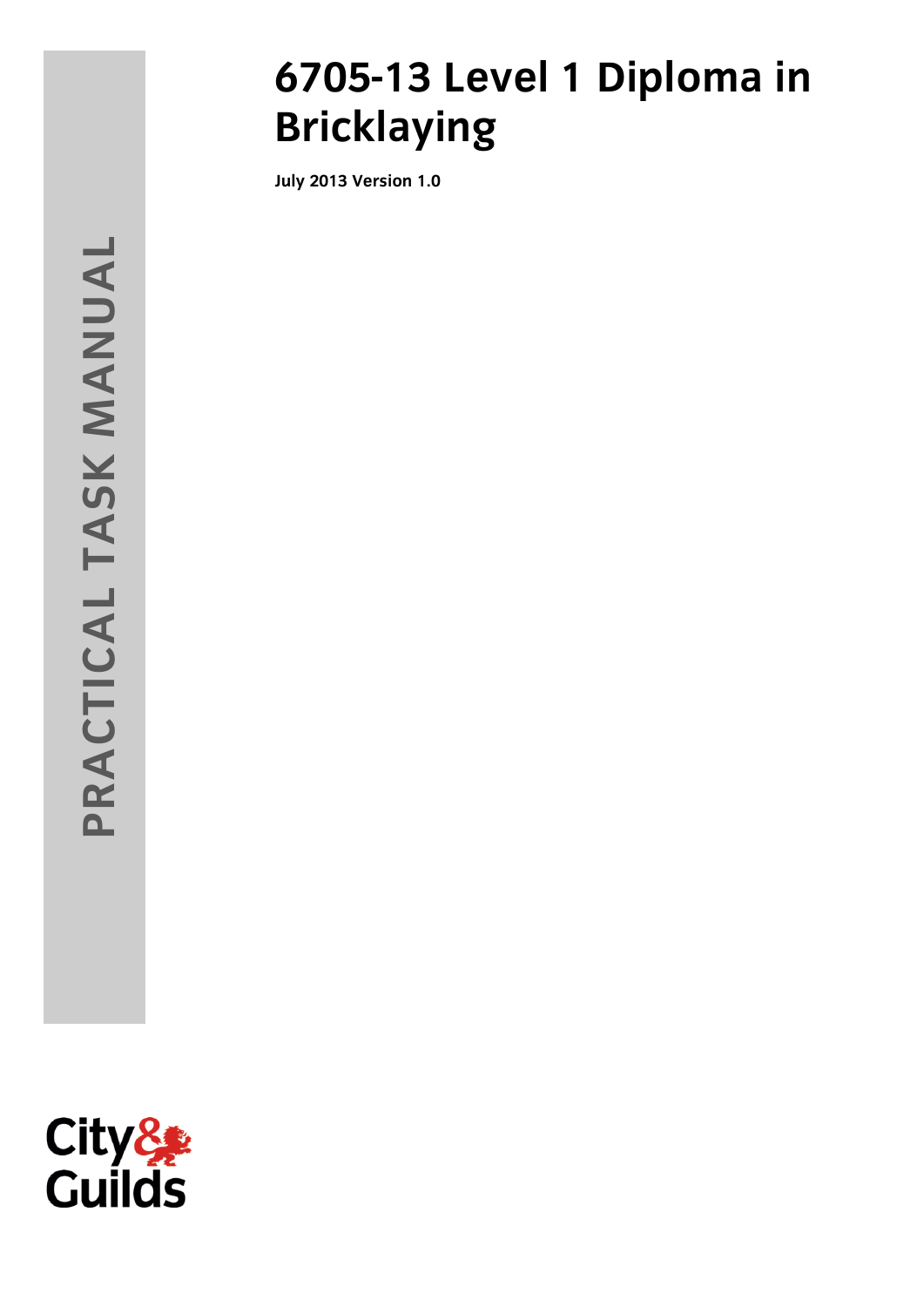# **Contents**

| <b>Candidate details</b><br>1                                                                                    |
|------------------------------------------------------------------------------------------------------------------|
| Unit assessment overview                                                                                         |
| $\frac{2}{2}$<br>Practical task completion record                                                                |
|                                                                                                                  |
| <b>Instructions to candidates</b><br>4                                                                           |
| Unit 102 Contribute to setting out and building of masonry structures up to damp proof<br>5<br>course            |
| $\overline{5}$<br>Set out and build a cavity wall up to damp proof course<br>Task 1                              |
| Unit 103 Carrying out blocklaying activities<br>7                                                                |
| $\overline{7}$<br>Build a block wall with return, junction and stopped end<br>Task 1                             |
| Unit 104 Carrying out bricklaying activities<br>9                                                                |
| 9<br>Build a half brick wall with internal and external returns<br>Task 1                                        |
| Unit 105 Carrying out cavity walling activities<br>11                                                            |
| Build a cavity wall and return corner<br>11<br>Task 1                                                            |
| 14<br><b>Drawings and diagrams</b>                                                                               |
| Unit 102 Contribute to setting out and building of masonry structures up to damp proof course<br>$\overline{14}$ |
| Unit 103 Carrying out blocklaying activities<br>15                                                               |
| Unit 104 Carrying out bricklaying activities<br>16                                                               |
| Unit 105 Carrying out cavity walling activities<br>17                                                            |
| <b>Resource checklists</b><br>18                                                                                 |
| Unit 102 Task 1 Resource Checklist<br>18                                                                         |
| Unit 103 Task 1 Resource Checklist<br>20                                                                         |
| Unit 104 Task 1 Resource Checklist<br>22                                                                         |
| Unit 105 Task 1 Resource Checklist<br>24                                                                         |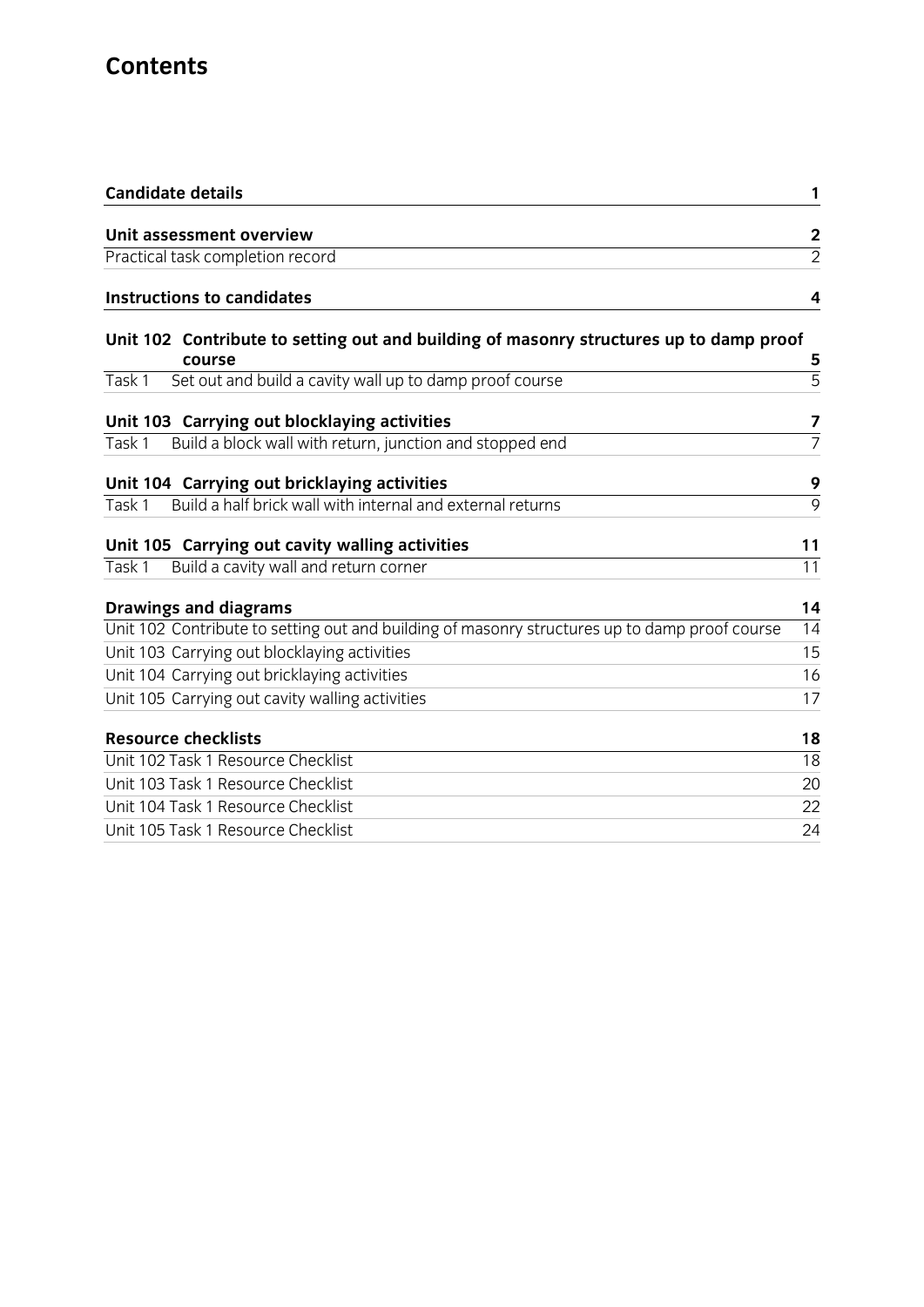# **Candidate details**



This *Practical task manual* is a record of your achievement in practical assessments. You must keep it in good condition and it must be stored in a safe place by your Assessor.

Please fill in all of your details before you carry out any assessments.

#### **Candidate Details**

| Surname                           |  | Forename(s) |  |
|-----------------------------------|--|-------------|--|
| City & Guilds<br>enrolment number |  |             |  |

#### **Centre Details**

| Name |  | Centre No |  |
|------|--|-----------|--|
|      |  |           |  |

I understand the requirements of the qualification and that all the work towards the assessments must be my own.

|--|--|

Date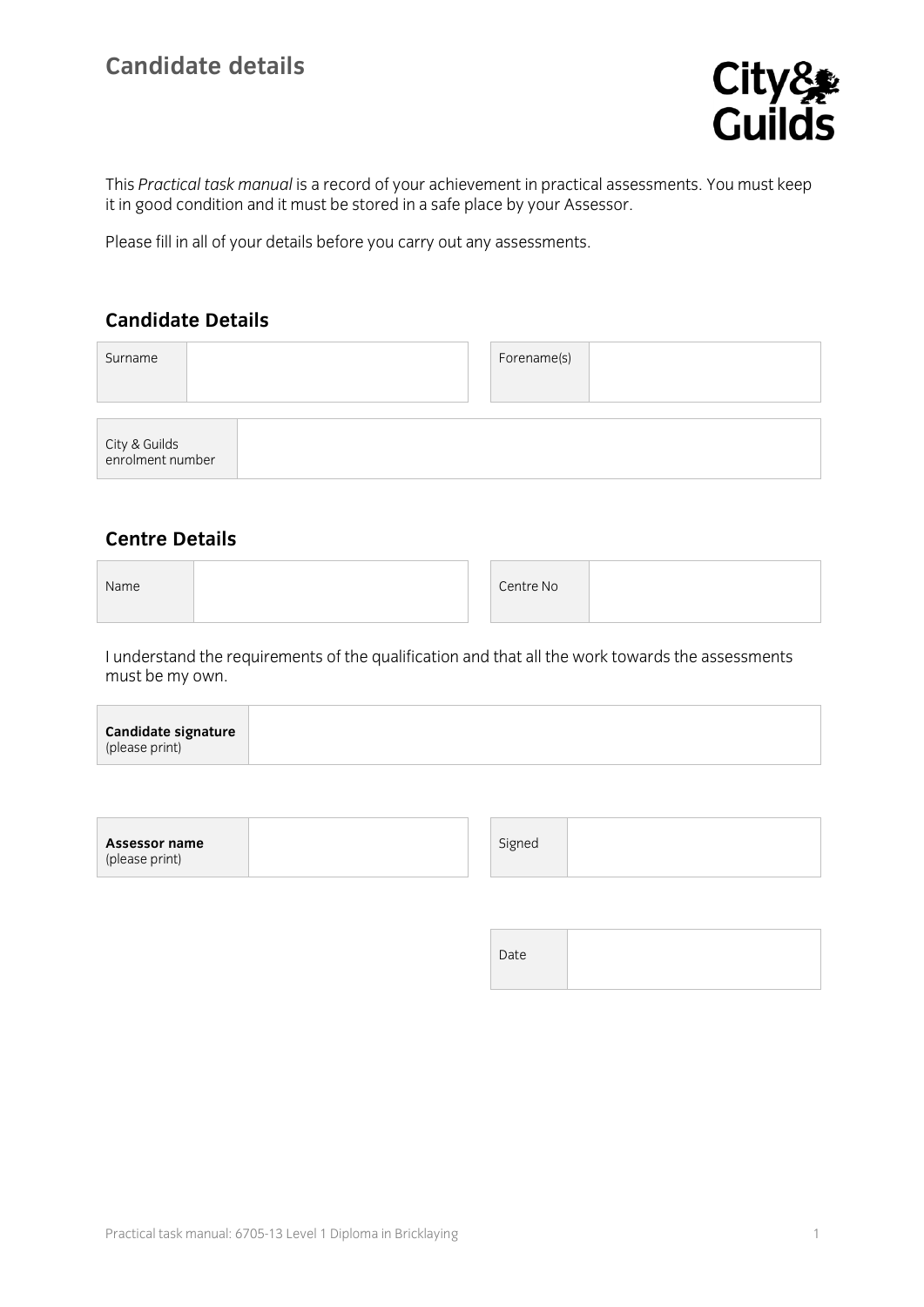# **Unit assessment overview Practical task completion record**

### **To be completed by Assessor:**

### **Unit 102 Contribute to setting out and building of masonry structures up to damp proof course**

| Task                                                      | <b>Grade for task</b> |
|-----------------------------------------------------------|-----------------------|
| 1 Set out and build a cavity wall up to damp proof course | P/M/D/X               |
| End of unit knowledge test                                | P/X                   |

All tasks must be passed for the unit to be achieved.

Assessor signature and date: The overall grade will be the same as the single graded task in this unit.

**Overall** gra

| ∣de |  |
|-----|--|
|     |  |

### **Unit 103 Carrying out blocklaying activities**

| Task                                                     | <b>Grade for task</b> |
|----------------------------------------------------------|-----------------------|
| Build a block wall with return, junction and stopped end | P/M/D/X               |
| End of unit knowledge test                               | P/X                   |

All tasks must be passed for the unit to be achieved.

Assessor signature and date: The overall grade will be the same as the single graded task in this unit.

**Overall grade** 



### **Unit 104 Carrying out bricklaying activities**

| Task                                                         | <b>Grade for task</b> |
|--------------------------------------------------------------|-----------------------|
| 1 Build a half brick wall with internal and external returns | P/M/D/X               |
| End of unit knowledge test                                   | P/X                   |

All tasks must be passed for the unit to be achieved.

Assessor signature and date: The overall grade will be the same as the single graded task in this unit.

**Overall grade**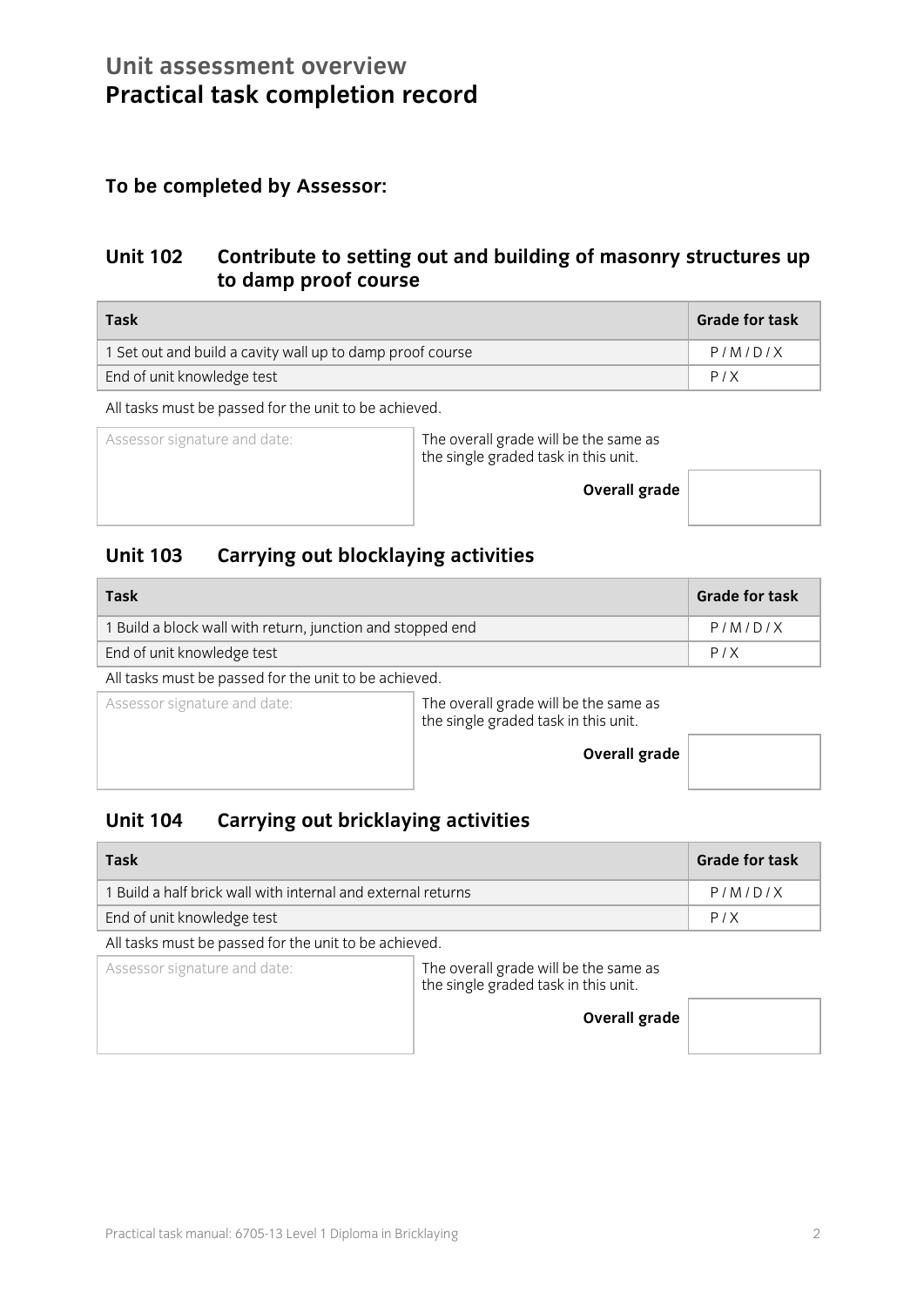### **Unit 105 Carrying out cavity walling activities**

| <b>Task</b>                             | <b>Grade for task</b> |
|-----------------------------------------|-----------------------|
| 1 Build a cavity wall and return corner | P/M/D/X               |
| End of unit knowledge test              | P/X                   |

All tasks must be passed for the unit to be achieved.

Assessor signature and date:  $\vert$  The overall grade will be the same as the single graded task in this unit.

**Overall grade** 

### **Authenticity and IQA/QC sampling**

The assessor's signature on individual tasks will be taken as assurance that the judgements recorded are made on authentic candidate work produced under appropriate conditions. Please complete the declaration below to confirm this is the case.

I confirm that all tasks were conducted under conditions designed to assure the authenticity of the candidate's work, and am satisfied that, to the best of my knowledge, the work assessed was solely that of the candidate.

I have judged all assessments against the relevant assessment and grading criteria and award the candidate the unit grades as calculated above.

| Assessor signature      | Date                   |
|-------------------------|------------------------|
| *IQA signature and date | *QC signature and date |

\*IQA and QC signatures attest to the evidence available on the recorded date(s).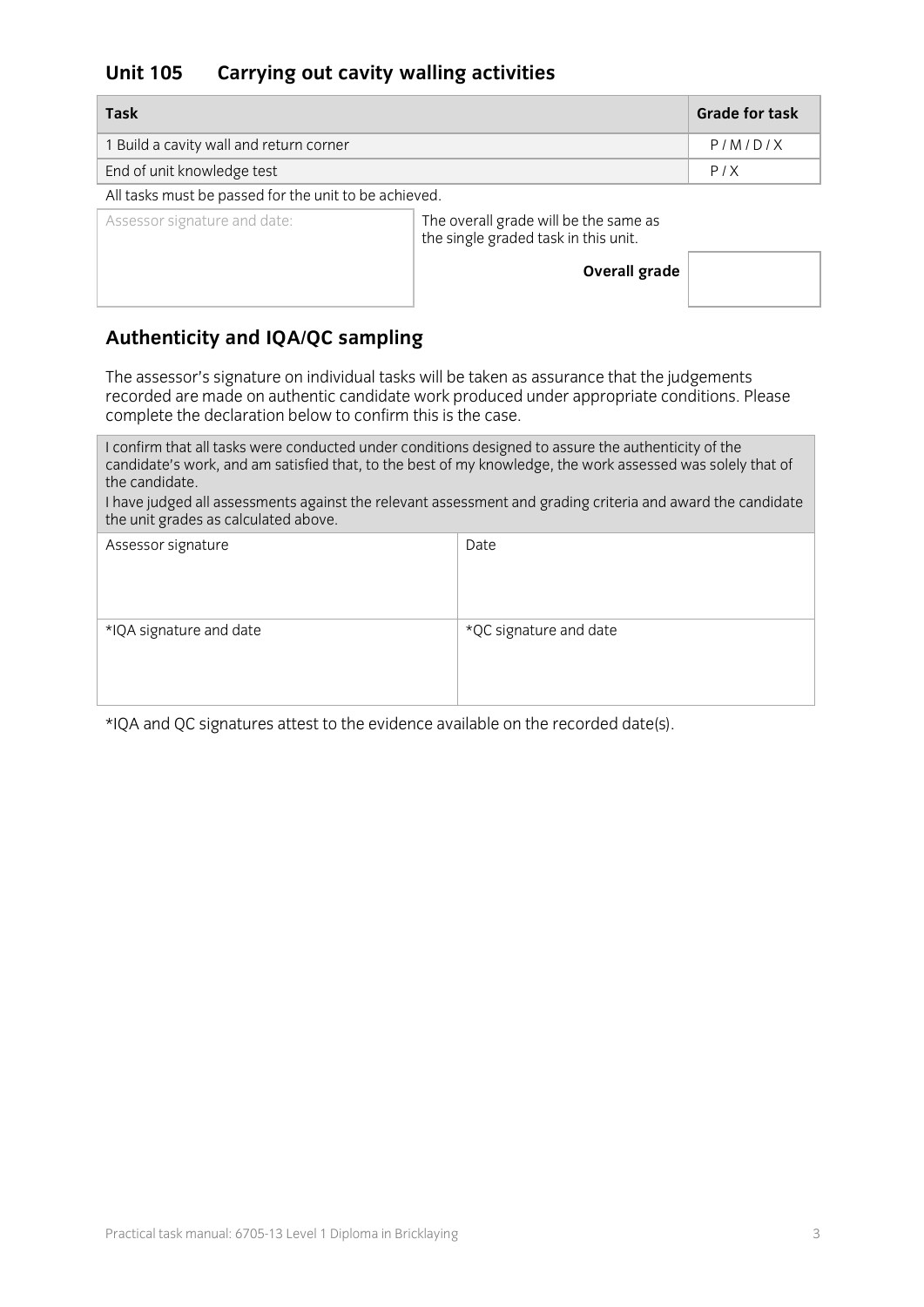### **Instructions to candidates**

#### **About this document**

This *Practical task manual* contains all of the practical assessment for 6705-13 Level 1 Diploma in Bricklaying.

#### **Practical tasks**

These tasks let you show your practical skills and are usually graded pass, merit or distinction – a few are pass only. These tasks will be assessed by your assessor watching how you carry out the tasks and checking your final pieces of work.

Before you carry out the task you will be told how it will be assessed and you should read the observation checklist at the end of each task so you know what you need to do to get each grade.

You can ask your assessor for help in understanding the task instructions, but all of the work must be your own.

#### **Health and safety**

You must use safe working practices at all times.

You are responsible for your own safety and the safety of others. If you behave in an unsafe way, you will be stopped and given a warning. If you do not meet all of the Health and Safety requirements, the assessment will be stopped. Your assessor will not be able to let you try the task again until they are sure you can work safely.

#### **Time considerations**

Each task shows how long it is likely to take. This is for guidance and so you can plan your work. If you have a good reason for needing more time you must explain this to your assessor as soon as possible so they can decide whether you can have more time.

#### **Security**

Where an assignment is taken over more than one session, all documentation, paperwork and work products must be labelled carefully with your name and kept securely at the centre. Your assessor will give you directions about how to leave your work.

#### **Opportunities to repeat tasks**

The tasks are 'end tests' so you will only be asked to take the assessment when you have had the chance to do all of the learning and practice you need. You will be able to try the whole task again if you do not pass, but you will not be able to take the assessment again just to try to get a better grade.

#### **Feedback**

As well as telling you the result for the task your assessor will give you feedback. They will give you a feedback sheet with details of what you could do to improve, and also what you did well in. This will help you to prepare for other assessments or to retake the assessment if you need to.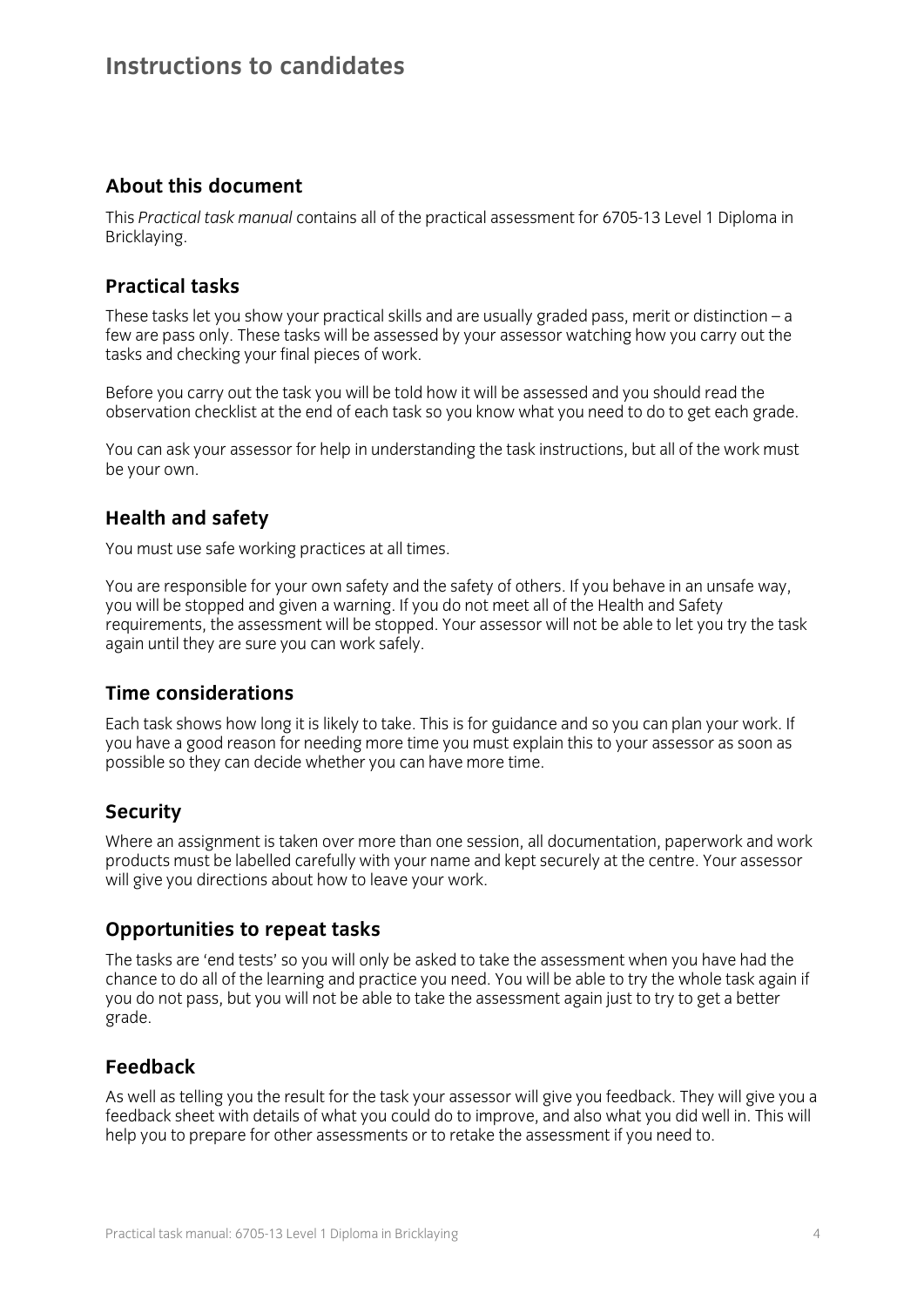# **Unit 102 Contribute to setting out and building of masonry structures up to damp proof course**

# **Task 1 Set out and build a cavity wall up to damp proof course**

| <b>Expected time</b>     | 3.5 hours                                                                                                                                                                                                                                                                                                          |
|--------------------------|--------------------------------------------------------------------------------------------------------------------------------------------------------------------------------------------------------------------------------------------------------------------------------------------------------------------|
| <b>Task instructions</b> | Read drawings and specifications.<br>$\bullet$<br>Complete the Unit 102 Task 1 Resource Checklist.<br>$\bullet$<br>Set out a rectangle and check measurements.<br>$\bullet$<br>Position mortar boards and bricks/blocks.<br>$\bullet$<br>Build a cavity wall with quoin.<br>$\bullet$<br>• Keep a clean work area. |
|                          | Work safely at all times.<br>$\bullet$                                                                                                                                                                                                                                                                             |
| <b>Diagrams</b>          | See page 14                                                                                                                                                                                                                                                                                                        |

| <b>AC</b>   | The candidate has                                                           | Pass      | <b>Merit</b> | <b>Distinction</b> |
|-------------|-----------------------------------------------------------------------------|-----------|--------------|--------------------|
| 2.1         | read drawing and specifications, and confirmed<br>understanding of the task |           |              |                    |
| 2.2         | completed the Unit 102 Task 1 Resource Checklist                            |           |              |                    |
| 2.3,<br>2.4 | established the frontage line (Line A) to the<br>correct length             | $± 10$ mm | $± 6$ mm     | $±$ 3 mm           |
|             | established square right angles                                             | $± 10$ mm | $± 6$ mm     | $±$ 3 mm           |
|             | established return lengths                                                  | $± 10$ mm | $± 6$ mm     | $±$ 3 mm           |
|             | established length of Line B                                                | $± 10$ mm | $± 6$ mm     | $±$ 3 mm           |
|             | established equal diagonals                                                 | $±$ 20 mm | $± 12$ mm    | $± 6$ mm           |
| 2.4,<br>2.5 | correctly positioned mortar boards and<br>bricks/blocks                     |           |              |                    |
|             | built wall in line with setting out                                         |           |              |                    |
|             | maintained overall brickwork gauge                                          | ± 5 mm    | $±$ 3 mm     | ± 1 mm             |
|             | built blockwork to gauge                                                    | $± 6$ mm  | $+4$ mm      | $±$ 2 mm           |
|             | built brickwork level                                                       | $± 10$ mm | $± 6$ mm     | $±$ 3 mm           |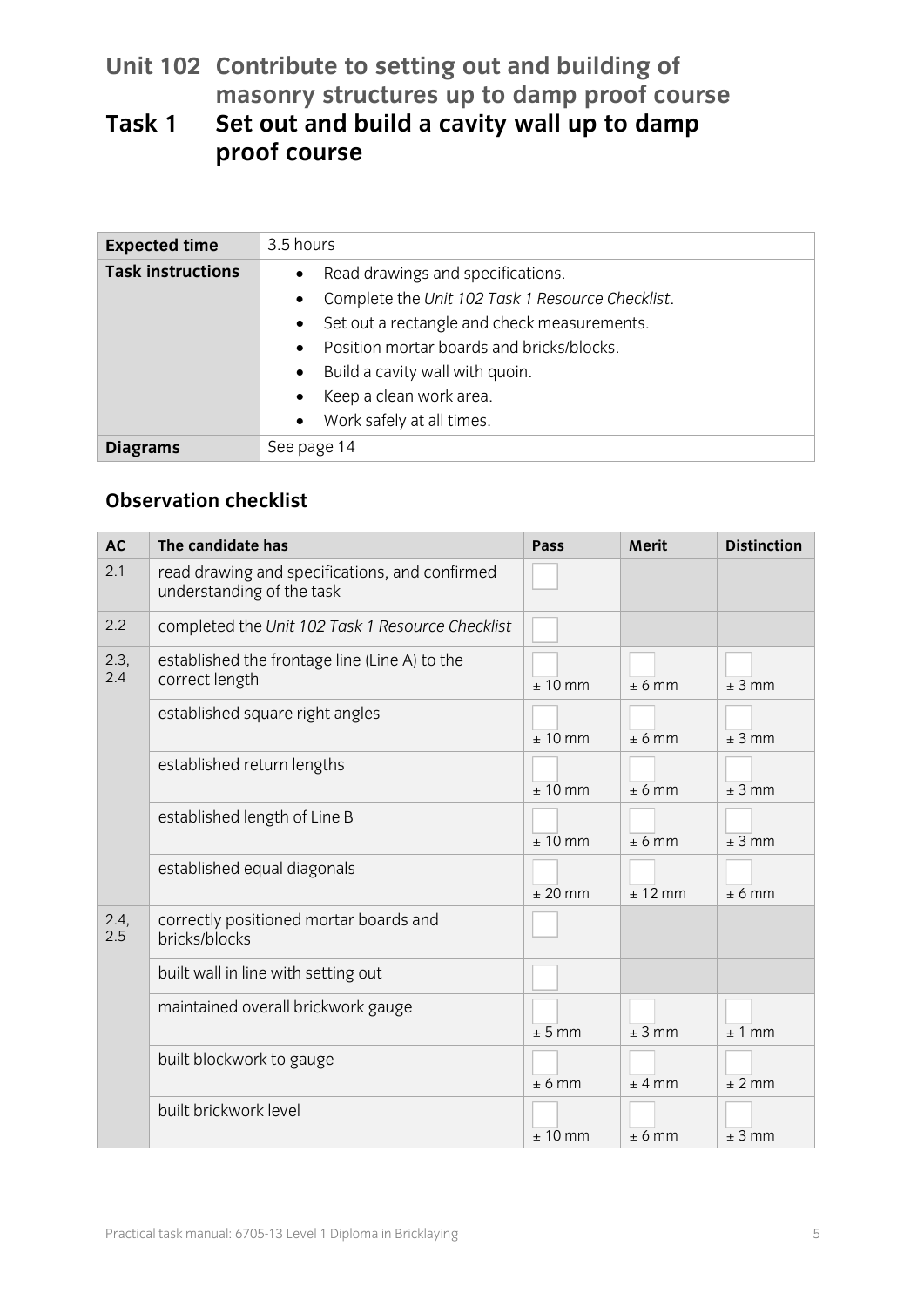| <b>AC</b>   | The candidate has                                                            | Pass      | <b>Merit</b> | <b>Distinction</b> |
|-------------|------------------------------------------------------------------------------|-----------|--------------|--------------------|
| 2.4,<br>2.5 | built blockwork level                                                        | $± 10$ mm | $± 6$ mm     | $±$ 3 mm           |
|             | built brickwork plumb (all 6 points)                                         | $± 6$ mm  | $±$ 4 mm     | $±$ 2 mm           |
|             | built blockwork plumb (all 6 points)                                         | $± 6$ mm  | $±$ 4 mm     | $±$ 2 mm           |
|             | ensured brickwork range                                                      | $± 10$ mm | $± 6$ mm     | $±$ 3 mm           |
|             | ensured blockwork range                                                      | $± 10$ mm | $± 6$ mm     | ± 3 mm             |
|             | jointed brickwork (half round)                                               |           |              |                    |
|             | jointed blockwork (flush from trowel)                                        |           |              |                    |
|             | ensured overall cavity wall width (300 mm)                                   | $± 10$ mm | $± 6$ mm     | ± 3 mm             |
| 2.6         | followed current environmental and relevant<br>health and safety regulations |           |              |                    |
|             | used tools, equipment and materials in a safe<br>manner                      |           |              |                    |
|             | used and maintained PPE as appropriate                                       |           |              |                    |
|             | maintained a clean and safe working area                                     |           |              |                    |
|             | cleaned and returned all tools and equipment<br>once the task is complete    |           |              |                    |

| <b>Task grading rules</b>                                                                                                                                                                                                                  | Task grade: |
|--------------------------------------------------------------------------------------------------------------------------------------------------------------------------------------------------------------------------------------------|-------------|
| To award a <b>pass</b> : every activity in the checklist must be<br>successfully achieved.                                                                                                                                                 |             |
| To award a <b>merit</b> : in addition to the above, 9 out of 14<br>graded activities in the checklist must be achieved to at<br>least a merit standard.                                                                                    |             |
| To award a <b>distinction: 9</b> out of 14 graded activities in<br>the checklist must be achieved to <b>at least</b> a distinction<br>standard, and 5 of the remaining graded activities must<br>be achieved to at least a merit standard. |             |
| <b>Assessor Signature &amp; Date</b>                                                                                                                                                                                                       |             |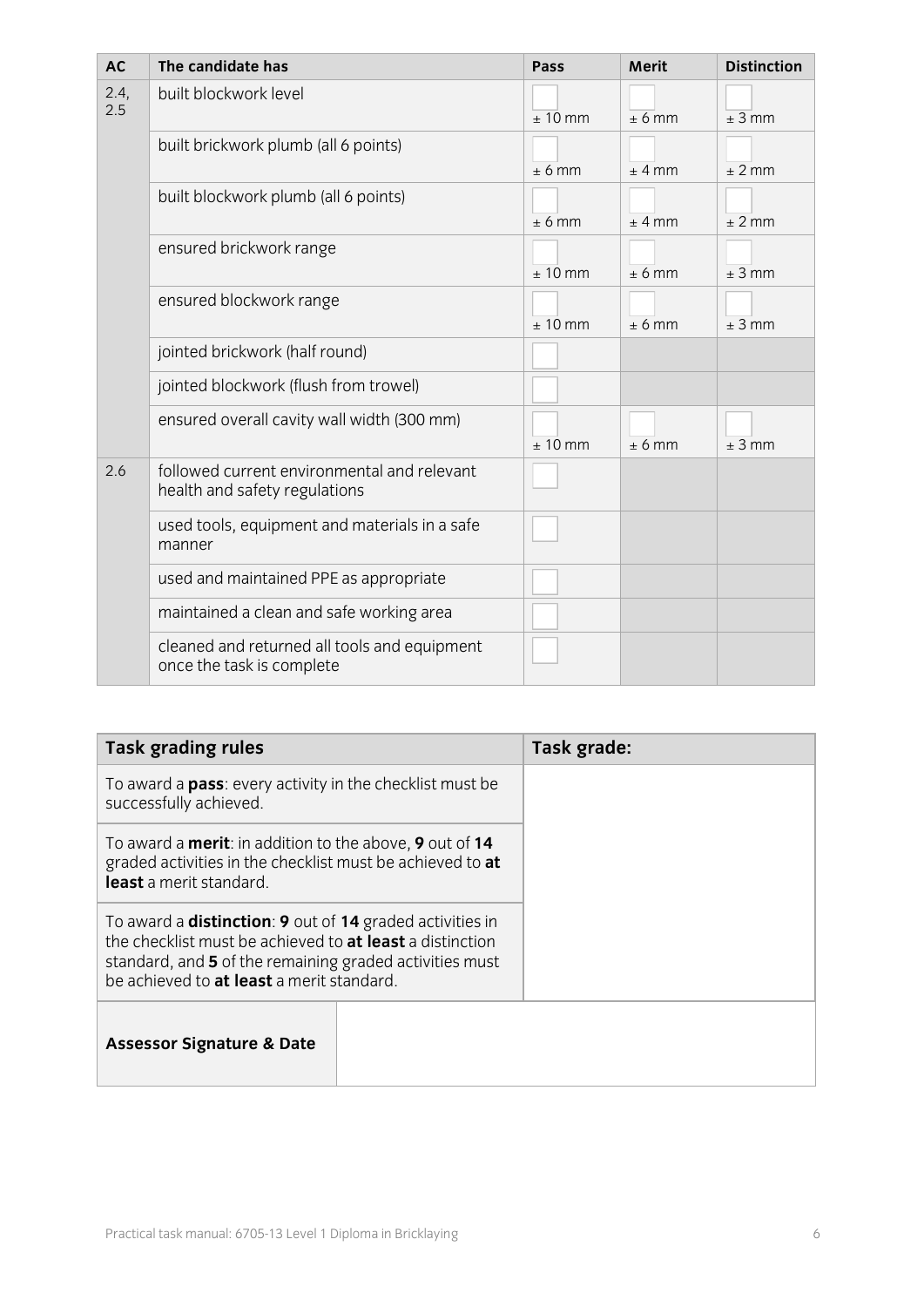# **Unit 103 Carrying out blocklaying activities Task 1 Build a block wall with return, junction and stopped end**

| <b>Expected time</b>     | 5 hours                                                                                                                                                                                                                                                                                                                                                           |
|--------------------------|-------------------------------------------------------------------------------------------------------------------------------------------------------------------------------------------------------------------------------------------------------------------------------------------------------------------------------------------------------------------|
| <b>Task instructions</b> | Read drawings and specifications.<br>$\bullet$<br>Complete the Unit 103 Task 1 Resource Checklist.<br>$\bullet$<br>Set out blockwork.<br>$\bullet$<br>Position mortar boards and blocks.<br>$\bullet$<br>Build a block wall with return, junction and stopped end.<br>$\bullet$<br>Keep a clean work area.<br>$\bullet$<br>Work safely at all times.<br>$\bullet$ |
| <b>Diagrams</b>          | See page 15                                                                                                                                                                                                                                                                                                                                                       |

| <b>AC</b>           | The candidate has                                                           | Pass      | <b>Merit</b> | <b>Distinction</b> |
|---------------------|-----------------------------------------------------------------------------|-----------|--------------|--------------------|
| 2.1,<br>4.1         | read drawing and specifications, and confirmed<br>understanding of the task |           |              |                    |
| 2.2,<br>2.3,<br>2.4 | completed the Unit 103 Task 1 Resource Checklist                            |           |              |                    |
| 2.5                 | set out all linear measurements                                             | $± 15$ mm | $± 10$ mm    | ± 5 mm             |
|                     | correctly positioned mortar boards and blocks                               |           |              |                    |
|                     | ensured internal and external quoins are square                             | $± 10$ mm | $± 6$ mm     | $±$ 3 mm           |
| 4.2                 | cut blocks to the correct size using the measure,<br>mark and cut sequence  |           |              |                    |
| 4.3                 | maintained plumbing at stopped end (2 plumbing<br>points)                   | $± 10$ mm | $± 6$ mm     | ± 3 mm             |
|                     | maintained plumbing at quoin (2 plumbing points)                            | $± 10$ mm | $± 6$ mm     | $±$ 3 mm           |
|                     | maintained plumbing at T junction                                           | $± 10$ mm | $± 6$ mm     | $±$ 3 mm           |
|                     | maintained level over the length of the wall                                | $± 12$ mm | $± 8$ mm     | $±$ 4 mm           |
|                     | maintained overall gauge                                                    | $± 10$ mm | $± 6$ mm     | $±$ 3 mm           |
|                     | maintained face plane/diagonals to front elevation                          | $± 10$ mm | ± 6 mm       | $±$ 3 mm           |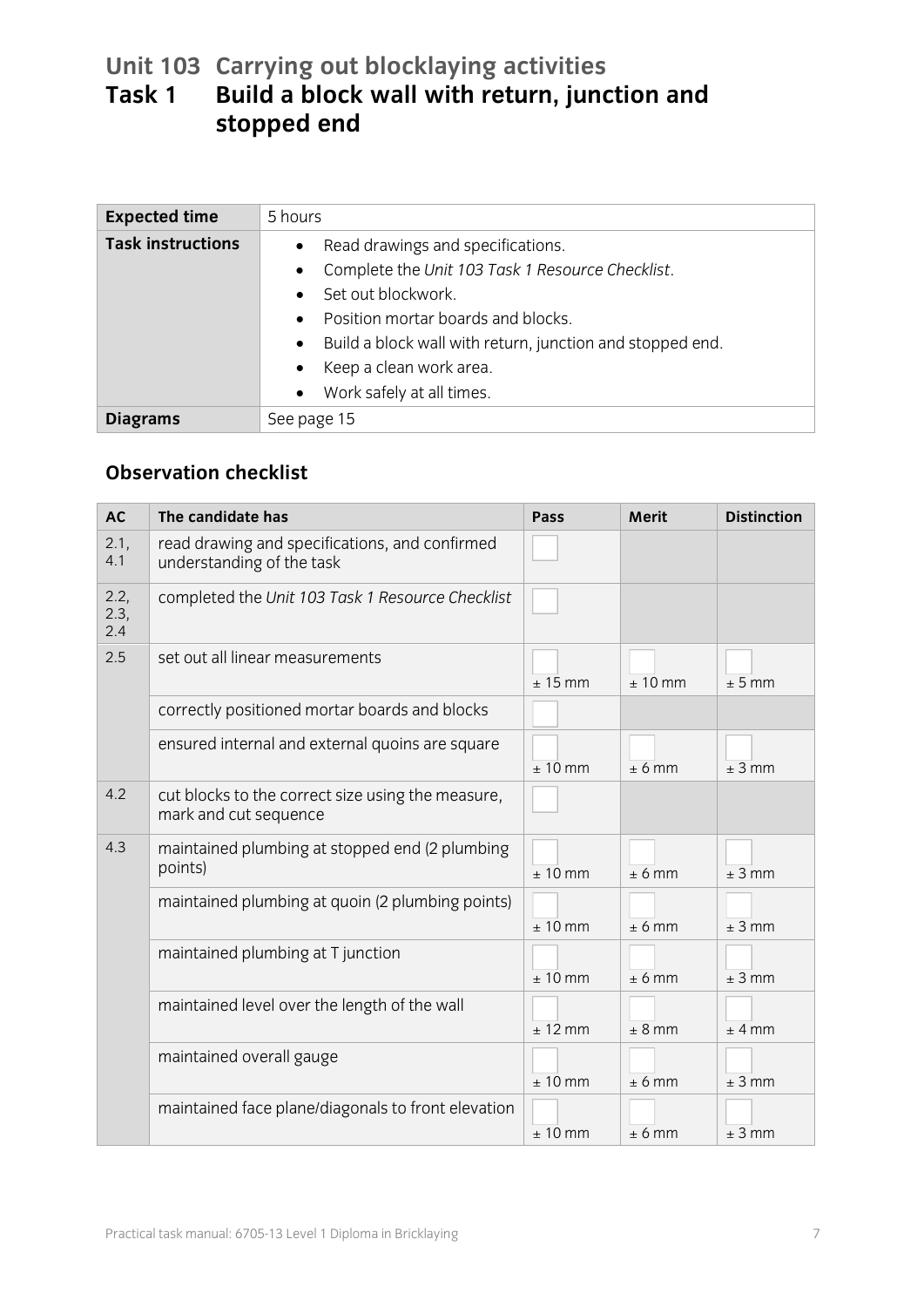| <b>AC</b>   | The candidate has                                                                             | Pass                               | Merit                           | <b>Distinction</b> |
|-------------|-----------------------------------------------------------------------------------------------|------------------------------------|---------------------------------|--------------------|
| 4.3         | maintained range to racked blocks (return and T<br>junction)                                  | $± 10$ mm                          | $± 6$ mm                        | $±$ 3 mm           |
|             | maintained bond throughout the wall                                                           |                                    |                                 |                    |
|             | maintained cleanliness of face on blockwork                                                   | acceptable<br>level of<br>smudging | minimal<br>level of<br>smudging | no<br>smudging     |
| 4.4         | produced half round joints to external face and<br>flush joints to rear                       |                                    |                                 |                    |
| 4.5         | used correct access equipment if required, or<br>correctly answered access equipment question |                                    |                                 |                    |
| 2.6,<br>4.6 | followed current environmental and relevant<br>health and safety regulations                  |                                    |                                 |                    |
|             | used tools, equipment and materials in a safe<br>manner                                       |                                    |                                 |                    |
|             | used and maintained PPE as appropriate                                                        |                                    |                                 |                    |
|             | maintained a clean and safe working area                                                      |                                    |                                 |                    |
|             | cleaned and returned all tools and equipment<br>once the task is complete.                    |                                    |                                 |                    |

| <b>Task grading rules</b>                                                                                                                                                                                                                  |  | Task grade: |
|--------------------------------------------------------------------------------------------------------------------------------------------------------------------------------------------------------------------------------------------|--|-------------|
| To award a <b>pass</b> : every activity in the checklist must be<br>successfully achieved.                                                                                                                                                 |  |             |
| To award a <b>merit</b> : in addition to the above, 6 out of 10<br>graded activities in the checklist must be achieved to at<br>least a merit standard.                                                                                    |  |             |
| To award a <b>distinction: 6</b> out of 10 graded activities in<br>the checklist must be achieved to <b>at least</b> a distinction<br>standard, and 4 of the remaining graded activities must<br>be achieved to at least a merit standard. |  |             |
| <b>Assessor Signature &amp; Date</b>                                                                                                                                                                                                       |  |             |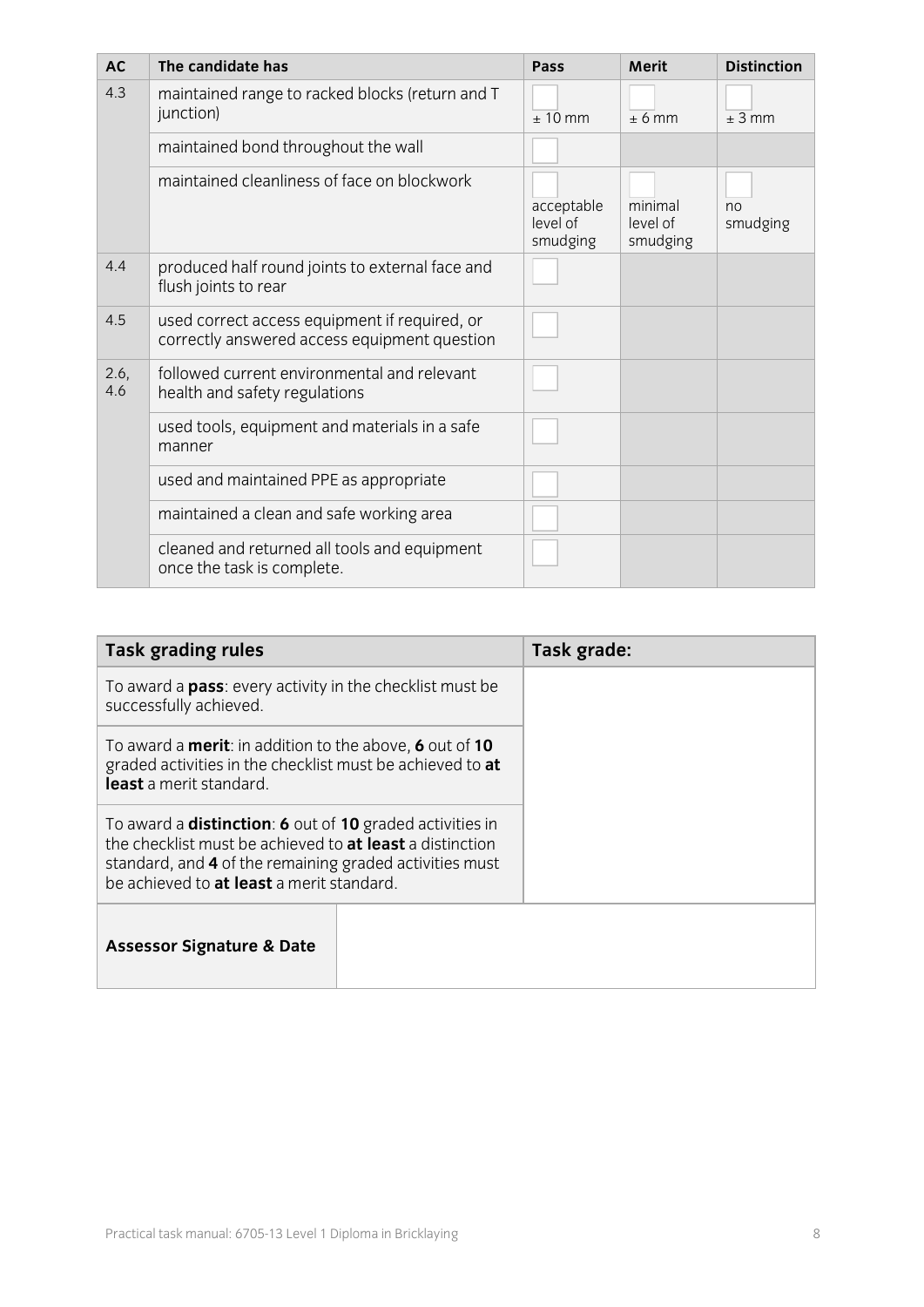## **Unit 104 Carrying out bricklaying activities Task 1 Build a half brick wall with internal and external returns**

| <b>Expected time</b>     | 8 hours                                                                                                                                                                                                                                                                                                                                                       |
|--------------------------|---------------------------------------------------------------------------------------------------------------------------------------------------------------------------------------------------------------------------------------------------------------------------------------------------------------------------------------------------------------|
| <b>Task instructions</b> | Read drawings and specification.<br>$\bullet$<br>Complete the Unit 104 Task 1 Resource Checklist.<br>$\bullet$<br>Set out brickwork.<br>$\bullet$<br>Position mortar boards and bricks.<br>$\bullet$<br>Build a brick wall with internal and external returns.<br>$\bullet$<br>Keep a clean work area.<br>$\bullet$<br>Work safely at all times.<br>$\bullet$ |
| <b>Diagrams</b>          | See page 16                                                                                                                                                                                                                                                                                                                                                   |

| <b>AC</b>           | The candidate has                                                           | Pass      | <b>Merit</b> | <b>Distinction</b> |
|---------------------|-----------------------------------------------------------------------------|-----------|--------------|--------------------|
| 2.1,<br>4.1         | read drawing and specifications, and confirmed<br>understanding of the task |           |              |                    |
| 2.2,<br>2.3,<br>2.4 | completed Unit 104 Task 1 Resource Checklist                                |           |              |                    |
| 2.5                 | set out length of front elevation                                           | $± 10$ mm | $± 6$ mm     | $±$ 3 mm           |
|                     | correctly set out internal right angle                                      | $± 6$ mm  | $±$ 4 mm     | $±$ 2 mm           |
|                     | correctly set out external right angle                                      | $± 6$ mm  | $±$ 4 mm     | $±$ 2 mm           |
|                     | set out length of returns                                                   | $± 6$ mm  | $±$ 4 mm     | $±$ 2 mm           |
| 4.2                 | prepared and safely cut bricks by hand                                      |           |              |                    |
| 4.3                 | maintained overall gauge                                                    | $± 10$ mm | $± 6$ mm     | $±$ 3 mm           |
|                     | built front elevation level                                                 | $± 10$ mm | $± 6$ mm     | $±$ 3 mm           |
|                     | built returns level                                                         | $± 6$ mm  | $±$ 4 mm     | $±$ 2 mm           |
|                     | ensured external quoin is plumb (2 plumbing<br>points)                      | $± 6$ mm  | $±$ 4 mm     | $±$ 2 mm           |
|                     | ensured internal quoin is plumb (2 plumbing<br>points)                      | $± 6$ mm  | $±$ 4 mm     | $±$ 2 mm           |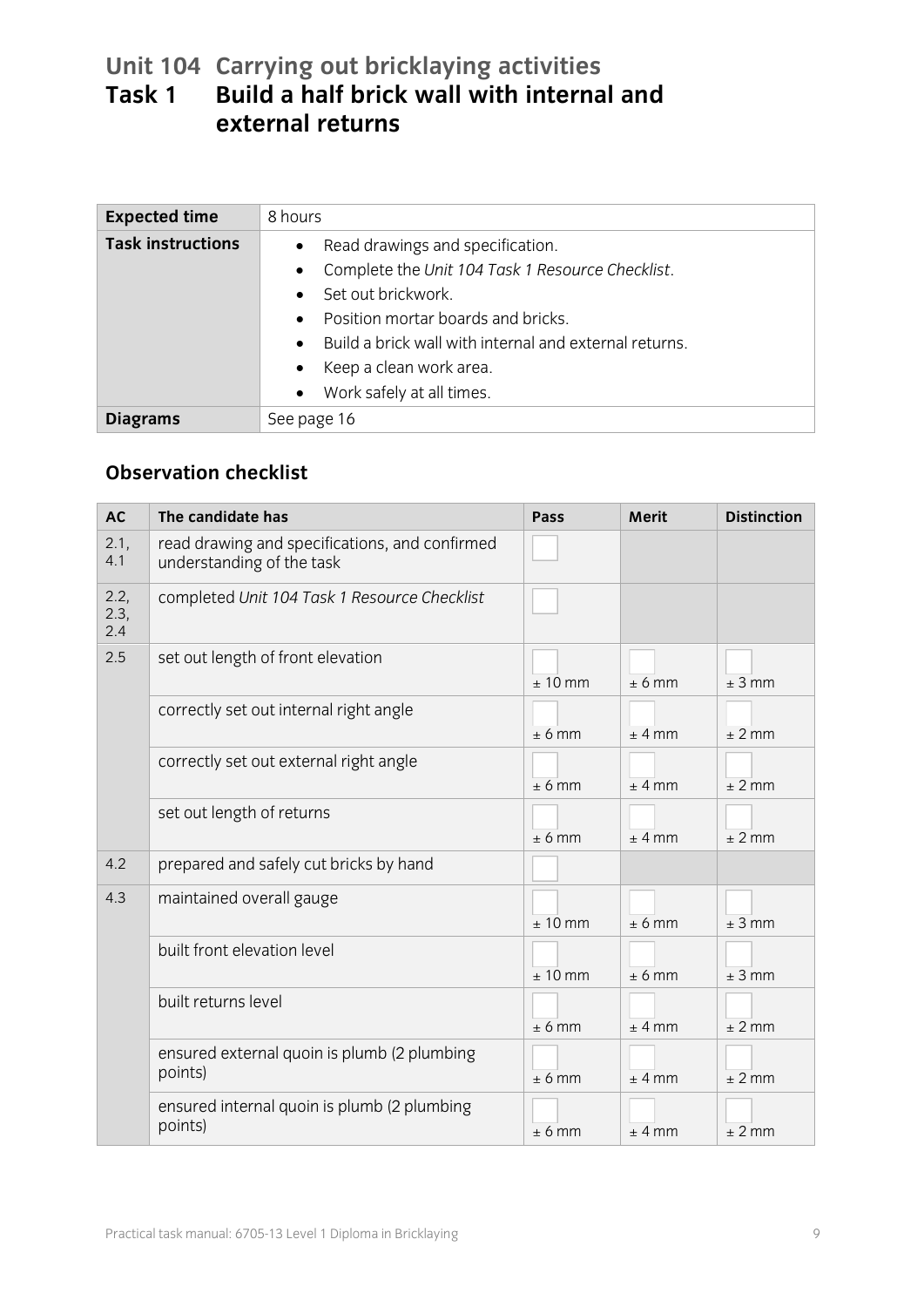| <b>AC</b>   | The candidate has                                                                                               | Pass                               | <b>Merit</b>                    | <b>Distinction</b> |
|-------------|-----------------------------------------------------------------------------------------------------------------|------------------------------------|---------------------------------|--------------------|
| 4.3         | ensured stopped ends are plumb (4 plumbing<br>points)                                                           | $± 6$ mm                           | $+4$ mm                         | ± 2 mm             |
|             | maintained perpends (plumb)                                                                                     | $± 10$ mm                          | $± 6$ mm                        | $±$ 3 mm           |
|             | ranged the face plane                                                                                           | $± 10$ mm                          | $± 6$ mm                        | ± 3 mm             |
| 4.4         | produced half round joint to face and flush from<br>trowel on rear                                              |                                    |                                 |                    |
|             | maintained cleanliness of face                                                                                  | acceptable<br>level of<br>smudging | minimal<br>level of<br>smudging | no<br>smudging     |
| 4.5         | used correct access equipment if required, or<br>correctly answered oral question on use of access<br>equipment |                                    |                                 |                    |
| 2.6,<br>4.6 | followed current environmental and relevant<br>health and safety regulations                                    |                                    |                                 |                    |
|             | used tools, equipment and materials in a safe<br>manner                                                         |                                    |                                 |                    |
|             | used and maintained PPE as appropriate                                                                          |                                    |                                 |                    |
|             | maintained a clean and safe working area                                                                        |                                    |                                 |                    |
|             | cleaned and returned all tools and equipment<br>once the task is complete.                                      |                                    |                                 |                    |

| <b>Task grading rules</b>                                                                                                                                                                                                                  | Task grade: |
|--------------------------------------------------------------------------------------------------------------------------------------------------------------------------------------------------------------------------------------------|-------------|
| To award a <b>pass</b> : every activity in the checklist must be<br>successfully achieved.                                                                                                                                                 |             |
| To award a <b>merit</b> : in addition to the above, 8 out of 13<br>graded activities in the checklist must be achieved to at<br>least a merit standard.                                                                                    |             |
| To award a <b>distinction: 8</b> out of 13 graded activities in<br>the checklist must be achieved to <b>at least</b> a distinction<br>standard, and 5 of the remaining graded activities must<br>be achieved to at least a merit standard. |             |
| <b>Assessor Signature &amp; Date</b>                                                                                                                                                                                                       |             |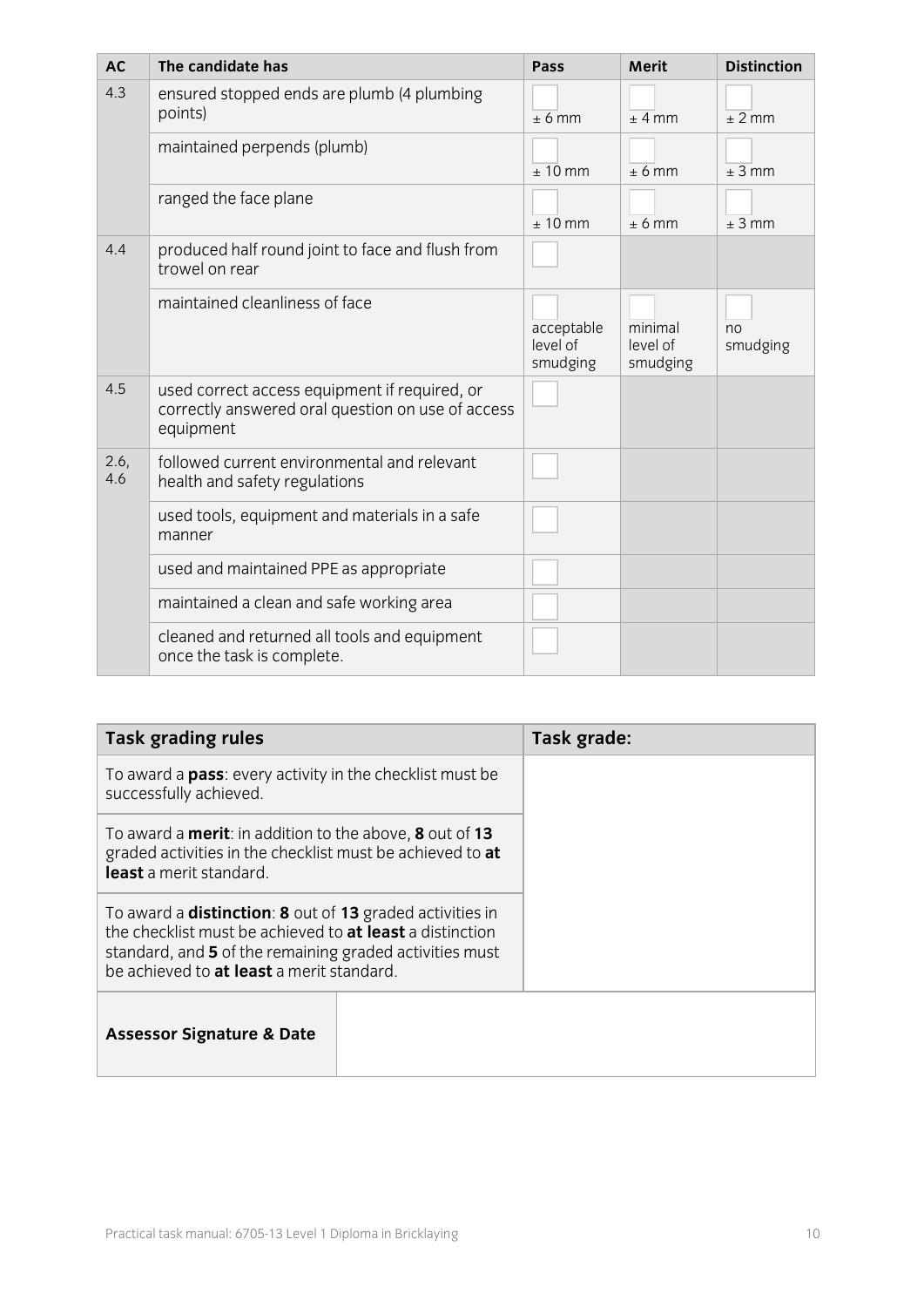# **Unit 105 Carrying out cavity walling activities Task 1 Build a cavity wall and return corner**

| <b>Expected time</b>     | 10 hours                                                      |
|--------------------------|---------------------------------------------------------------|
| <b>Task instructions</b> | Read drawings and specifications.<br>$\bullet$                |
|                          | Complete the Unit 105 Task 1 Resource Checklist.<br>$\bullet$ |
|                          | Set out brickwork and blockwork.<br>$\bullet$                 |
|                          | Position mortar boards and bricks/blocks.<br>$\bullet$        |
|                          | Build a cavity wall with return and stopped end.<br>$\bullet$ |
|                          | Keep a clean work area.<br>$\bullet$                          |
|                          | Work safely at all times.<br>$\bullet$                        |
| <b>Diagrams</b>          | See page 17                                                   |

| <b>AC</b>           | The candidate has                                                           | Pass      | <b>Merit</b> | <b>Distinction</b> |
|---------------------|-----------------------------------------------------------------------------|-----------|--------------|--------------------|
| 2.1,<br>4.1         | read drawing and specifications, and confirmed<br>understanding of the task |           |              |                    |
| 2.2,<br>2.3,<br>2.4 | completed the Unit 105 Task 1 Resource Checklist                            |           |              |                    |
| 2.5,<br>4.3         | transferred and established datum height from<br>given fixed point          | $± 10$ mm | ± 6 mm       | $±$ 3 mm           |
|                     | set out length of brickwork front elevation                                 | $± 10$ mm | $± 6$ mm     | $±$ 3 mm           |
|                     | set out length of brickwork return                                          | $± 10$ mm | $± 6$ mm     | $±$ 3 mm           |
|                     | set out length of blockwork front elevation                                 | $± 10$ mm | $± 6$ mm     | ± 3 mm             |
|                     | set out length of blockwork return                                          | $± 10$ mm | $± 6$ mm     | $±$ 3 mm           |
|                     | ensured overall cavity wall width (300 mm)                                  | $± 10$ mm | $± 6$ mm     | $±$ 3 mm           |
|                     | ensured return corner is square                                             | $± 10$ mm | $± 6$ mm     | ± 3 mm             |
|                     | correctly positioned mortar boards and<br>bricks/blocks                     |           |              |                    |
| 2.6                 | positioned wall ties in accordance with Building<br>Regulations             |           |              |                    |
| 4.2                 | cut bricks accurately and consistently                                      |           |              |                    |
|                     | cut blocks accurately and consistently                                      |           |              |                    |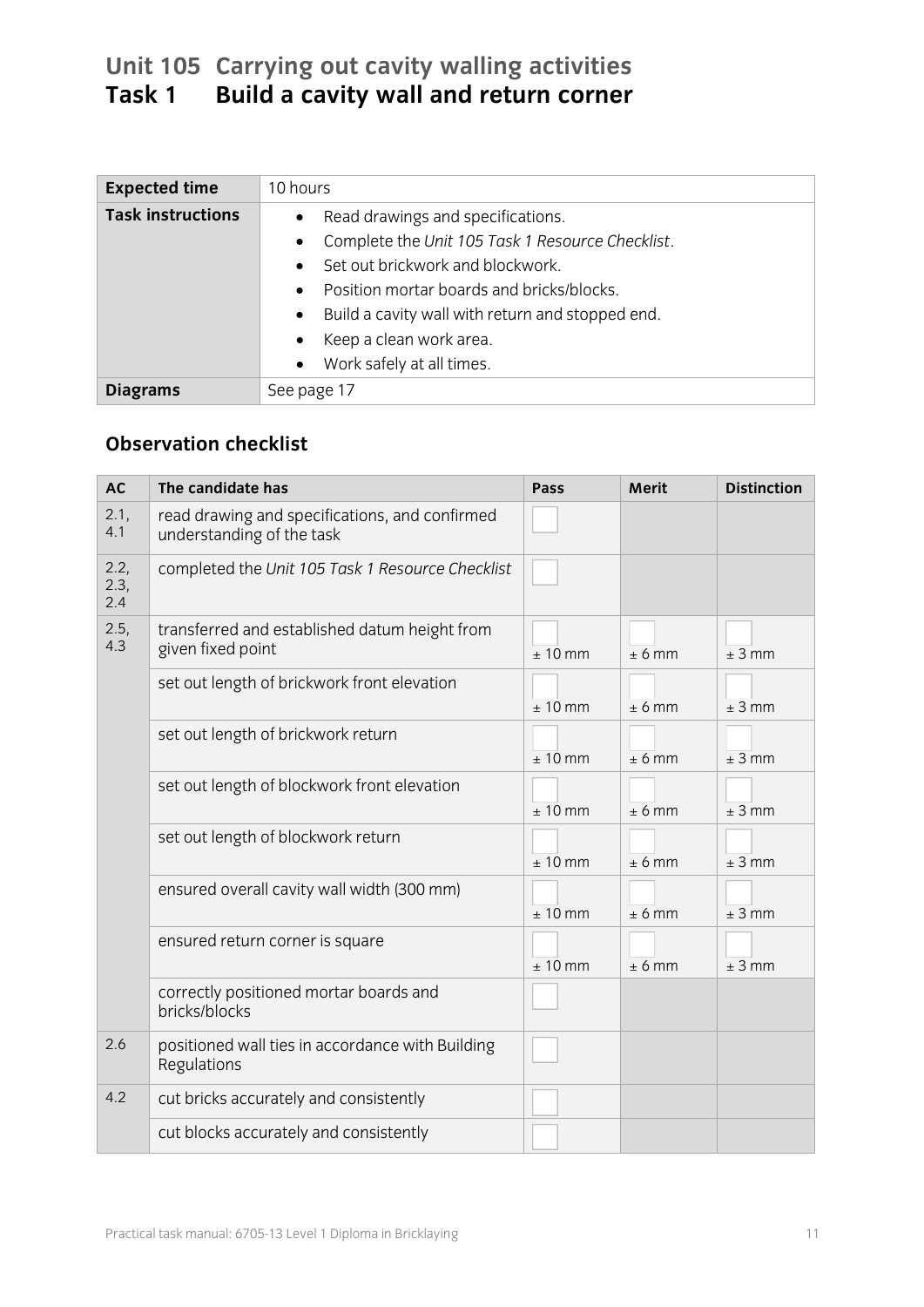| <b>AC</b>   | The candidate has                                                                                               | Pass                               | <b>Merit</b>                    | <b>Distinction</b> |
|-------------|-----------------------------------------------------------------------------------------------------------------|------------------------------------|---------------------------------|--------------------|
| 4.4         | built front elevation brickwork level                                                                           | $± 10$ mm                          | ± 6 mm                          | $±$ 3 mm           |
|             | built return brickwork level                                                                                    | ± 6 mm                             | $±$ 4 mm                        | $±$ 2 mm           |
|             | built front elevation blockwork level                                                                           | $± 10$ mm                          | $± 6$ mm                        | $±$ 3 mm           |
|             | built return blockwork level                                                                                    | ± 6 mm                             | $±$ 4 mm                        | $±$ 2 mm           |
|             | maintained overall brickwork gauge                                                                              | $\pm$ 10 mm                        | ± 6 mm                          | ± 3 mm             |
|             | maintained overall blockwork gauge                                                                              | $± 10$ mm                          | ± 6 mm                          | $±$ 3 mm           |
|             | built brickwork plumb (all 6 points)                                                                            | $± 10$ mm                          | ± 6 mm                          | $±$ 3 mm           |
|             | built blockwork plumb (all 6 points)                                                                            | $± 10$ mm                          | ± 6 mm                          | $±$ 3 mm           |
|             | maintained brickwork face plane (front elevation)                                                               | $± 10$ mm                          | ± 6 mm                          | $±$ 3 mm           |
|             | maintained brickwork return face plane                                                                          | ± 6 mm                             | $±$ 4 mm                        | ± 2 mm             |
|             | maintained blockwork face plane (face elevation)                                                                | $± 10$ mm                          | ± 6 mm                          | $±$ 3 mm           |
|             | correctly laid DPC                                                                                              |                                    |                                 |                    |
|             | maintained brickwork perpends (plumb)                                                                           | $± 10$ mm                          | $± 6$ mm                        | $±$ 3 mm           |
| 4.5         | jointed brickwork (half round)                                                                                  |                                    |                                 |                    |
|             | jointed blockwork (flush from trowel)                                                                           |                                    |                                 |                    |
|             | maintained cleanliness of face on brickwork and<br>blockwork                                                    | acceptable<br>level of<br>smudging | minimal<br>level of<br>smudging | no<br>smudging     |
| 4.6         | used correct access equipment if required, or<br>correctly answered oral question on use of access<br>equipment |                                    |                                 |                    |
| 2.7,<br>4.7 | followed current environmental and relevant<br>health and safety regulations                                    |                                    |                                 |                    |
|             | used tools, equipment and materials in a safe<br>manner                                                         |                                    |                                 |                    |
|             | used and maintained PPE as appropriate                                                                          |                                    |                                 |                    |
|             | maintained a clean and safe working area                                                                        |                                    |                                 |                    |
|             | cleaned and returned all tools and equipment<br>once the task is complete.                                      |                                    |                                 |                    |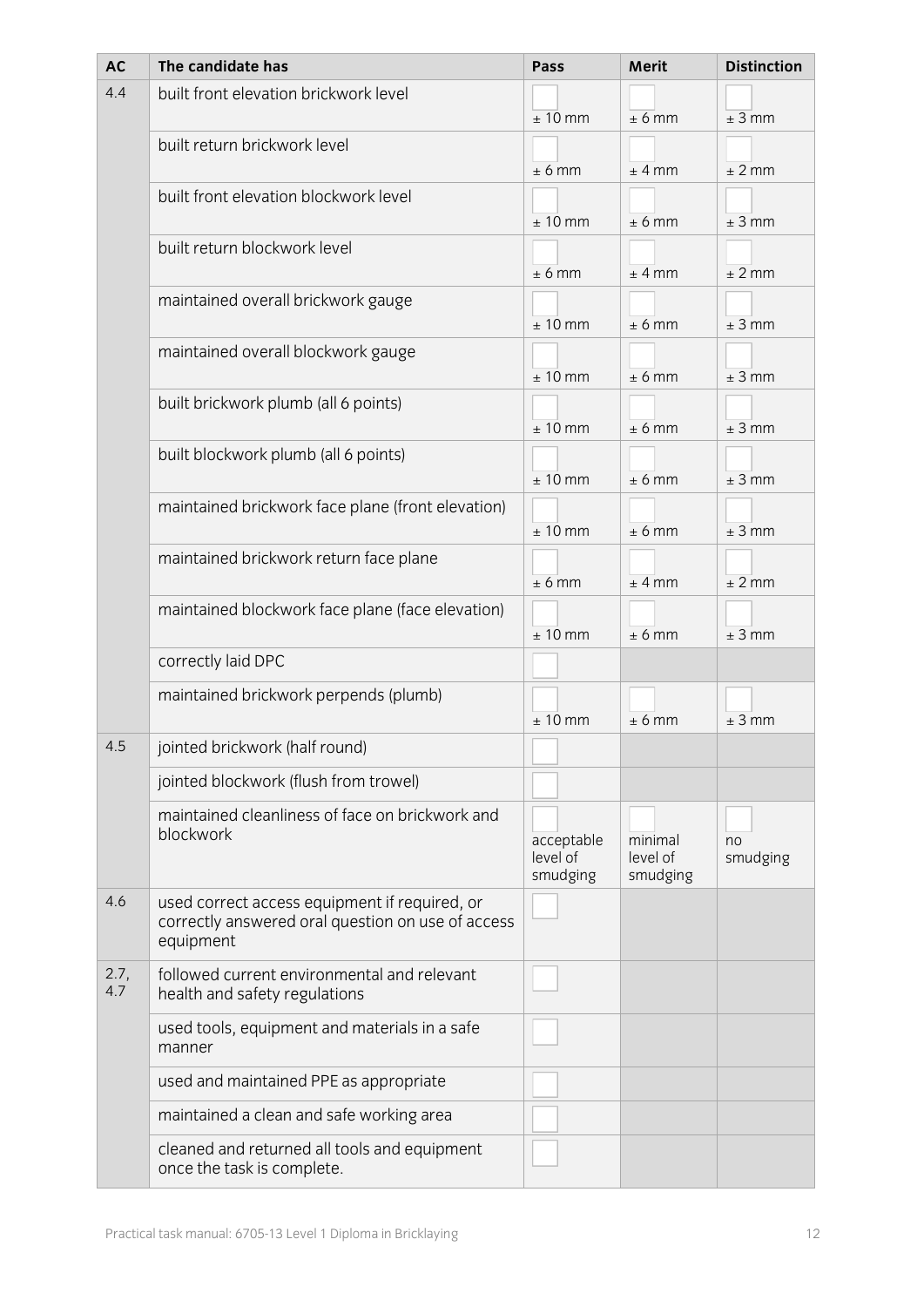| <b>Task grading rules</b>                                                                                                                                                                                                                    |  | Task grade: |
|----------------------------------------------------------------------------------------------------------------------------------------------------------------------------------------------------------------------------------------------|--|-------------|
| To award a <b>pass</b> : every activity in the checklist must be<br>successfully achieved.                                                                                                                                                   |  |             |
| To award a <b>merit</b> : in addition to the above, 12 out of 20<br>graded activities in the checklist must be achieved to at<br>least a merit standard.                                                                                     |  |             |
| To award a <b>distinction</b> : 12 out of 20 graded activities in<br>the checklist must be achieved to <b>at least</b> a distinction<br>standard, and 8 of the remaining graded activities must<br>be achieved to at least a merit standard. |  |             |
| <b>Assessor Signature &amp; Date</b>                                                                                                                                                                                                         |  |             |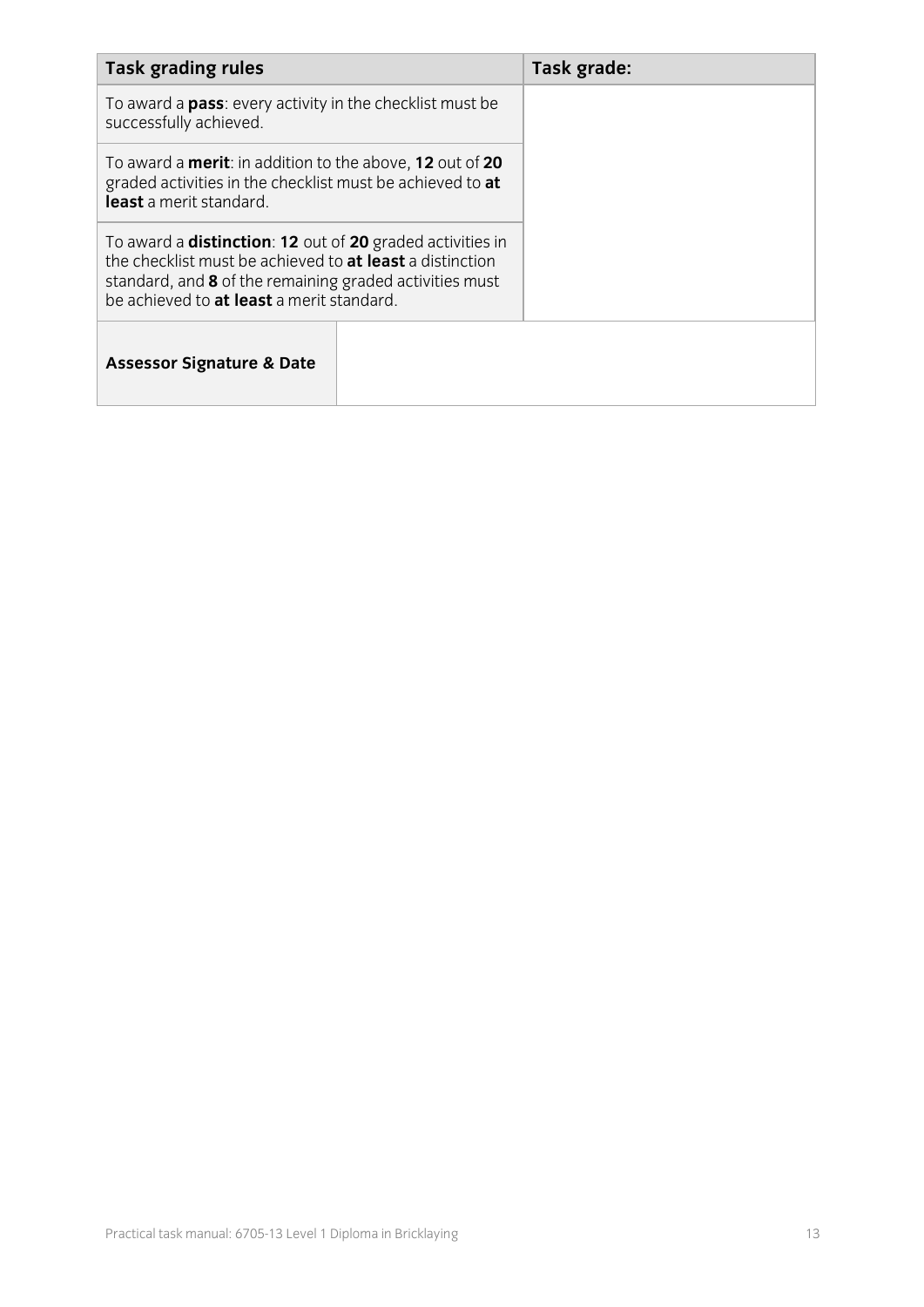- **Unit 102 Contribute to setting out and building of masonry structures up to damp proof course**
- **Task 1 Set out and build a cavity wall up to damp proof course**



Wall ties positioned to comply with Building Regulations

Joint Finish:

- · Brick face elevations to be half round
- Blockwork to be left flush from trowel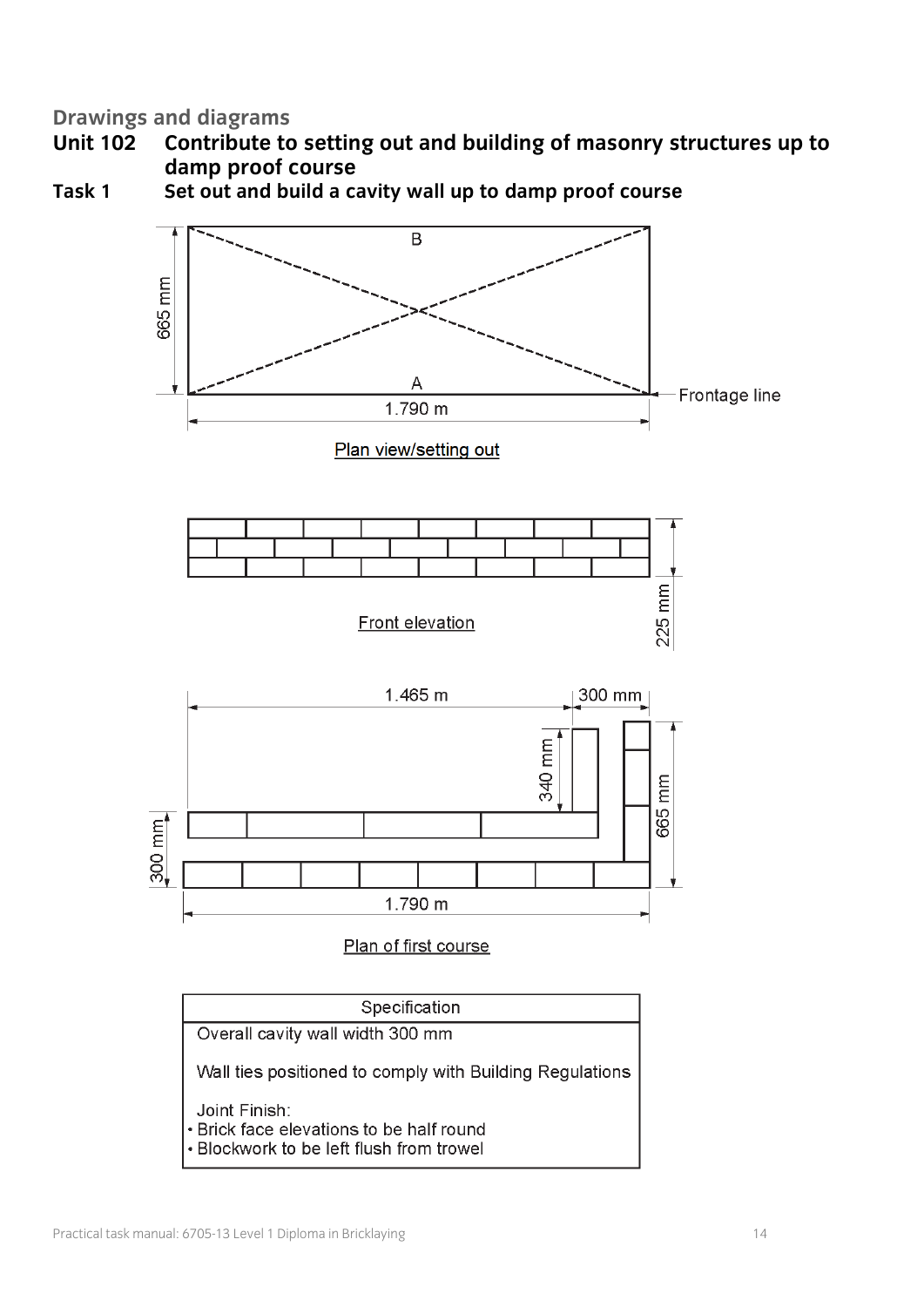- **Unit 103 Carrying out blocklaying activities**
- **Task 1 Build a block wall with return, junction and stopped end**













| Specification                                                                                |
|----------------------------------------------------------------------------------------------|
| • Right angled quoin -<br>racked back                                                        |
| • T Junction tied into main<br>wall and racked back                                          |
| • Joint finish to be half round<br>for external face and flush<br>jointing to internal faces |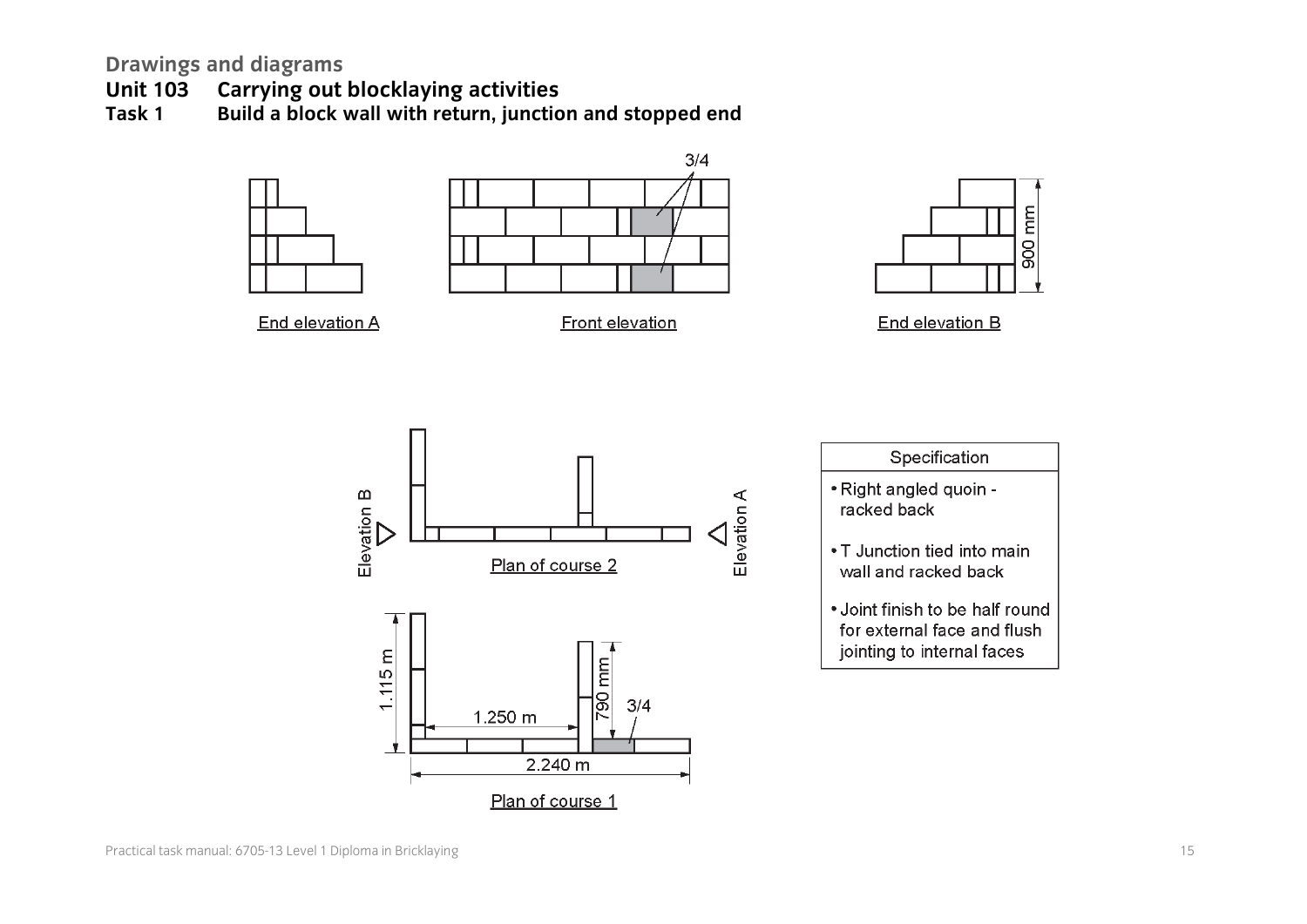**Unit 104 Carrying out bricklaying activities**

**Task 1 Build a half brick wall with internal and external returns**

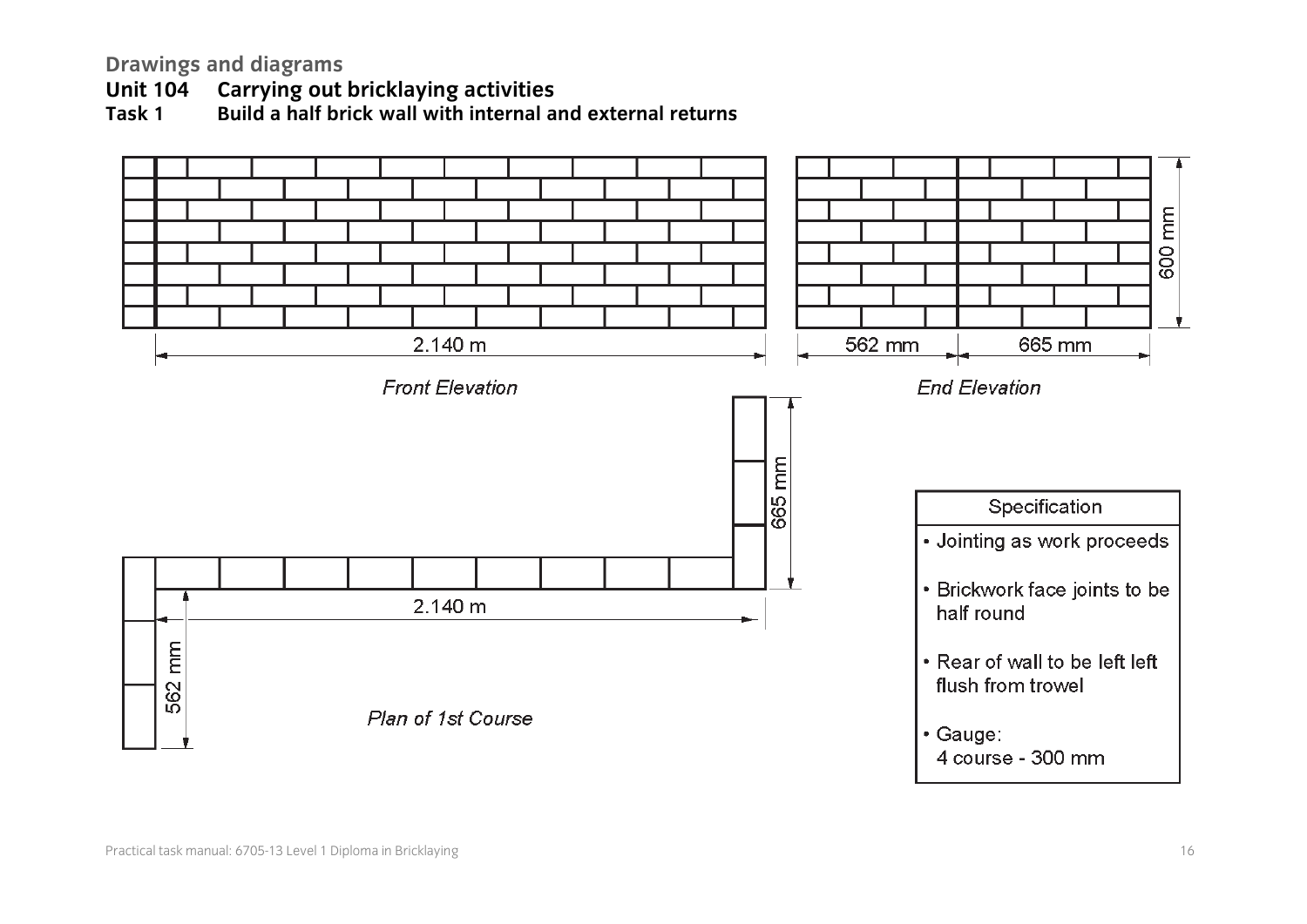



Overall cavity wall width 300 mm Wall ties positioned to comply with building regulations

Joint finish:

- Brick face elevations to be half round
- · Blockwork to be left flush from trowel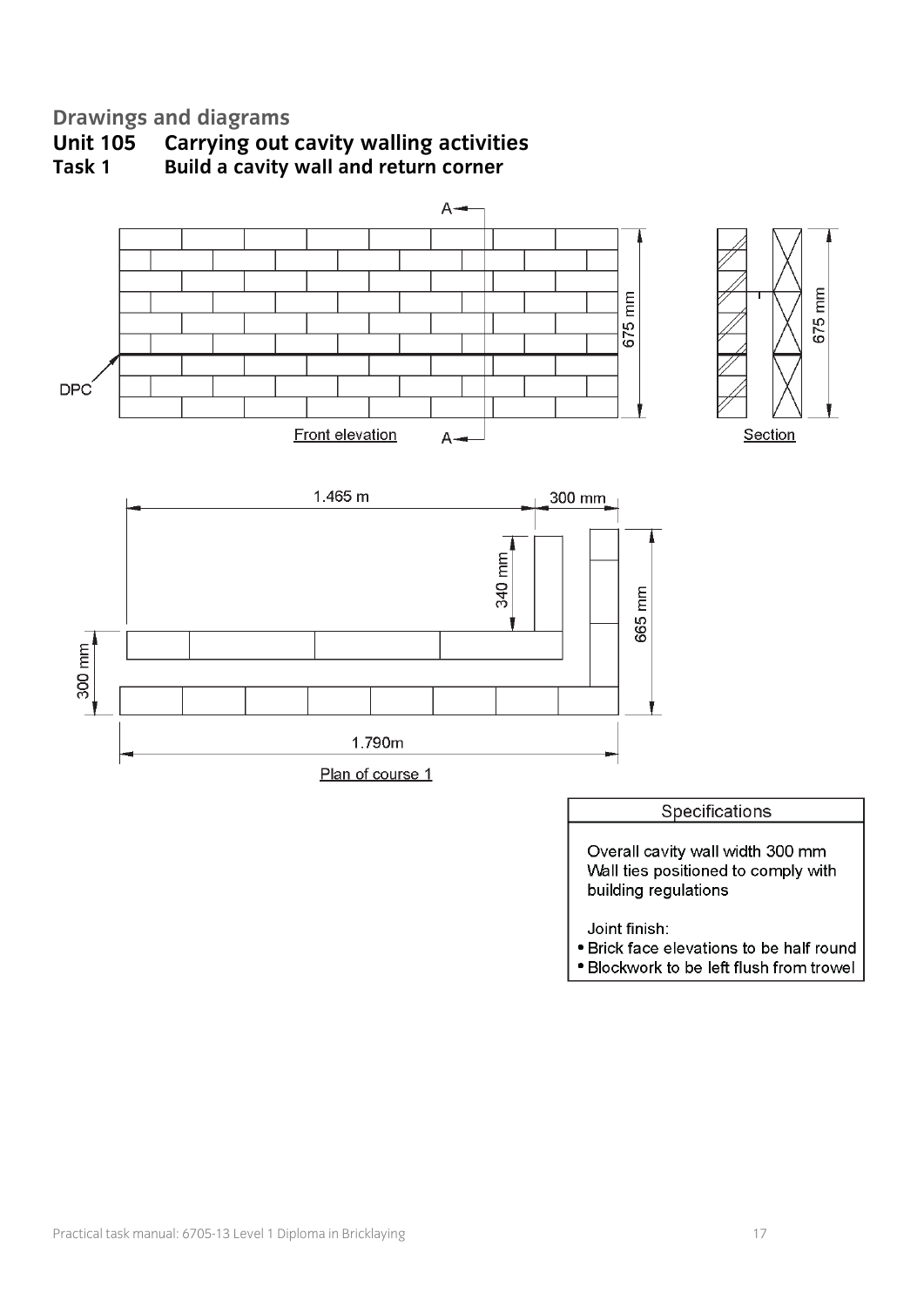# **Resource checklists Unit 102 Task 1 Resource Checklist**

| <b>Candidate name</b>      |  | Date |          |
|----------------------------|--|------|----------|
| <b>Tools and equipment</b> |  |      | Quantity |
| eg cold chisel             |  |      | $\it 1$  |
|                            |  |      |          |
|                            |  |      |          |
|                            |  |      |          |
|                            |  |      |          |
|                            |  |      |          |
|                            |  |      |          |
|                            |  |      |          |
|                            |  |      |          |
|                            |  |      |          |
|                            |  |      |          |
|                            |  |      |          |
|                            |  |      |          |
|                            |  |      |          |
|                            |  |      |          |
|                            |  |      |          |
|                            |  |      |          |
|                            |  |      |          |
|                            |  |      |          |
|                            |  |      |          |
|                            |  |      |          |
|                            |  |      |          |
|                            |  |      |          |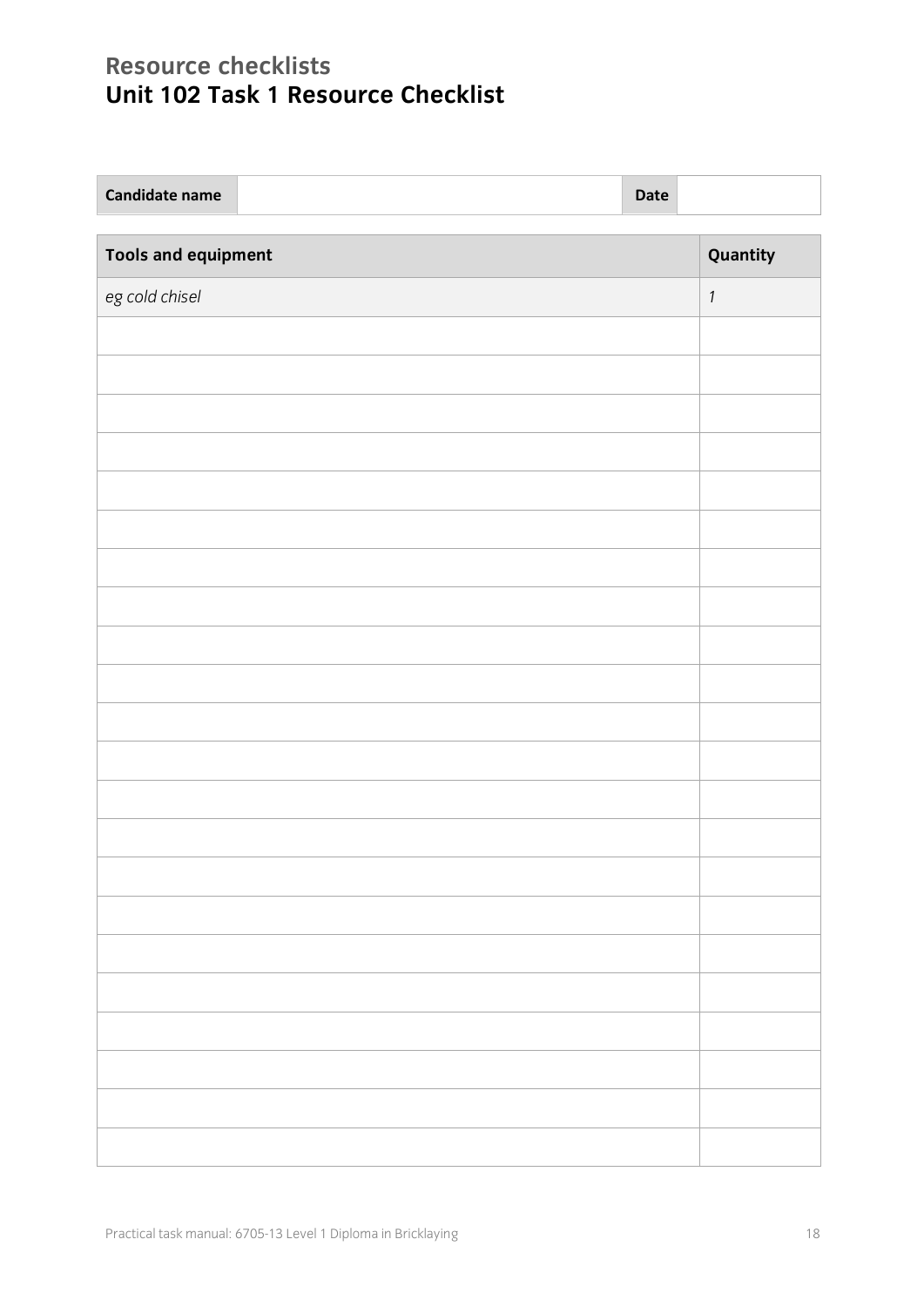| <b>Materials</b> | Quantity |
|------------------|----------|
| eg wall ties     | 6        |
|                  |          |
|                  |          |
|                  |          |
|                  |          |
|                  |          |
|                  |          |
|                  |          |
|                  |          |
|                  |          |
|                  |          |
|                  |          |
|                  |          |

| <b>Personal Protective Equipment (PPE)</b> | Quantity      |
|--------------------------------------------|---------------|
| eg safety harness                          | $\mathcal{I}$ |
|                                            |               |
|                                            |               |
|                                            |               |
|                                            |               |
|                                            |               |
|                                            |               |
|                                            |               |
|                                            |               |
|                                            |               |
|                                            |               |
|                                            |               |
|                                            |               |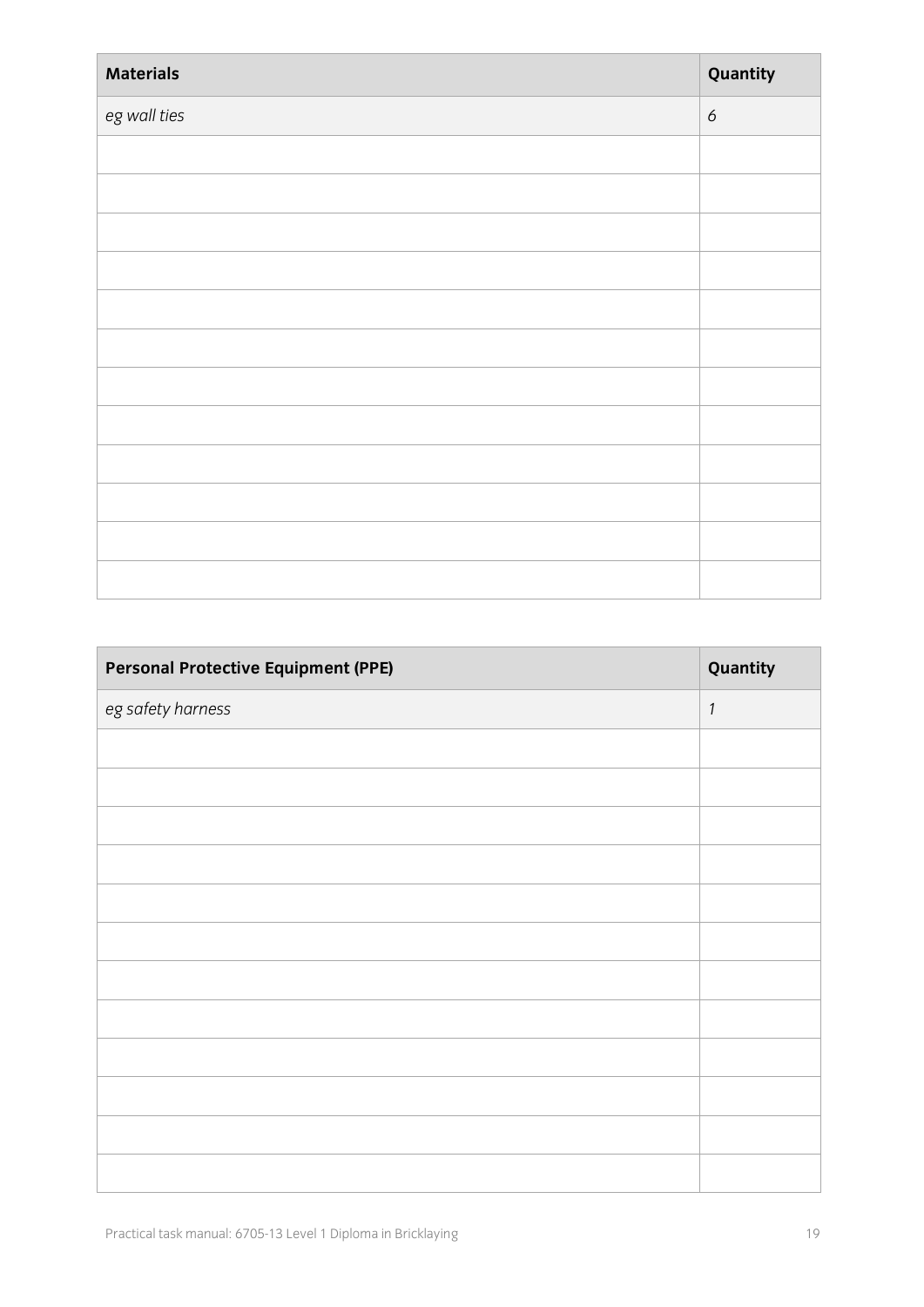# **Resource checklists Unit 103 Task 1 Resource Checklist**

| <b>Candidate name</b> | <b>Date</b> |  |
|-----------------------|-------------|--|
|-----------------------|-------------|--|

| <b>Tools and equipment</b> | Quantity     | Condition                           |
|----------------------------|--------------|-------------------------------------|
| eg cold chisel             | $\mathbf{1}$ | Free from defects, no mushroom head |
|                            |              |                                     |
|                            |              |                                     |
|                            |              |                                     |
|                            |              |                                     |
|                            |              |                                     |
|                            |              |                                     |
|                            |              |                                     |
|                            |              |                                     |
|                            |              |                                     |
|                            |              |                                     |
|                            |              |                                     |
|                            |              |                                     |
|                            |              |                                     |
|                            |              |                                     |
|                            |              |                                     |
|                            |              |                                     |
|                            |              |                                     |
|                            |              |                                     |
|                            |              |                                     |
|                            |              |                                     |
|                            |              |                                     |
|                            |              |                                     |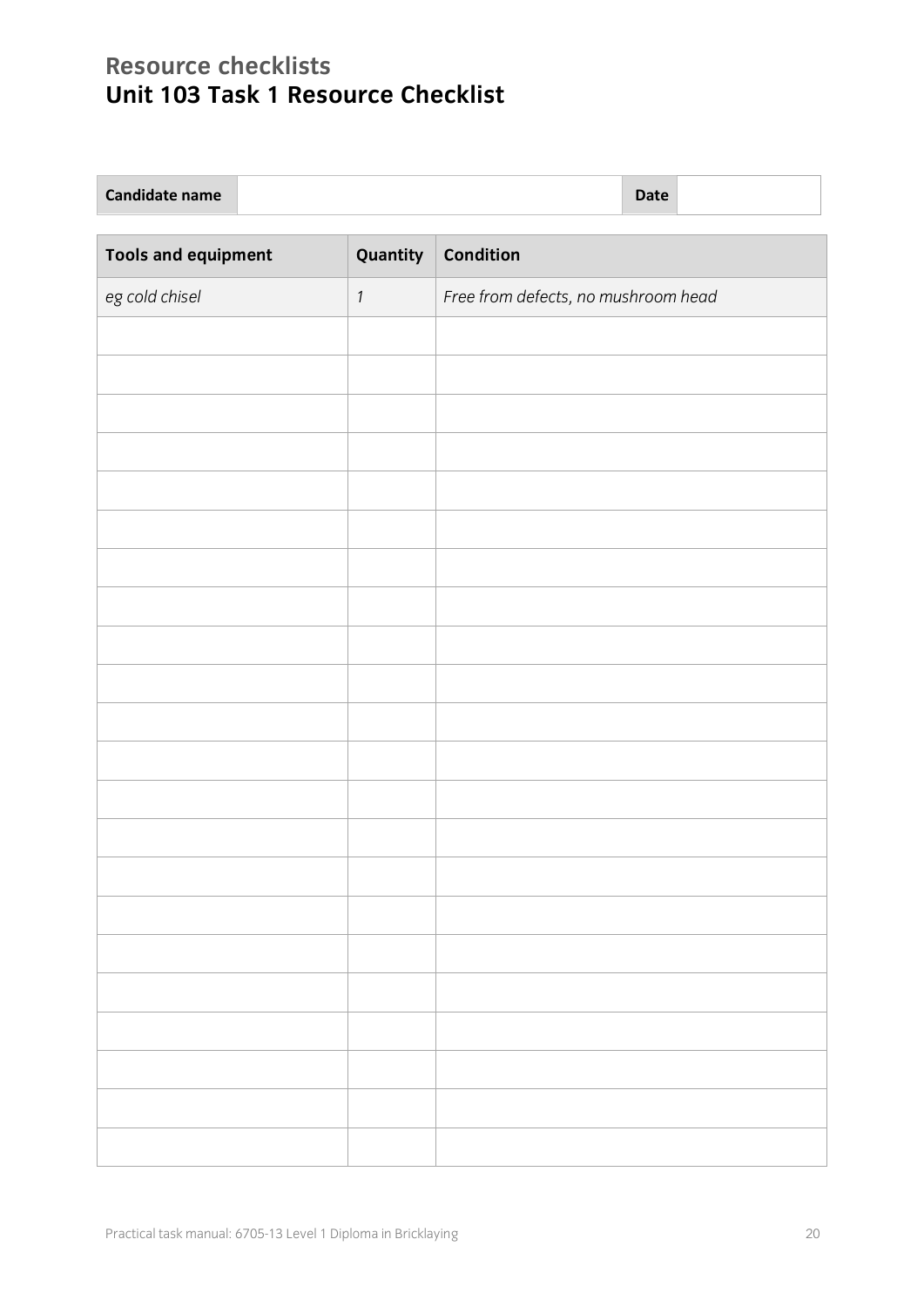| <b>Materials</b> | Quantity | <b>Condition</b>  |
|------------------|----------|-------------------|
| eg bricks        | $20\,$   | Free from defects |
|                  |          |                   |
|                  |          |                   |
|                  |          |                   |
|                  |          |                   |
|                  |          |                   |
|                  |          |                   |
|                  |          |                   |
|                  |          |                   |
|                  |          |                   |
|                  |          |                   |
|                  |          |                   |
|                  |          |                   |

| <b>Personal Protective</b><br><b>Equipment (PPE)</b> | Quantity      | <b>Condition</b>                |
|------------------------------------------------------|---------------|---------------------------------|
| eg safety harness                                    | $\mathcal{I}$ | Free from defects, correct size |
|                                                      |               |                                 |
|                                                      |               |                                 |
|                                                      |               |                                 |
|                                                      |               |                                 |
|                                                      |               |                                 |
|                                                      |               |                                 |
|                                                      |               |                                 |
|                                                      |               |                                 |
|                                                      |               |                                 |
|                                                      |               |                                 |
|                                                      |               |                                 |
|                                                      |               |                                 |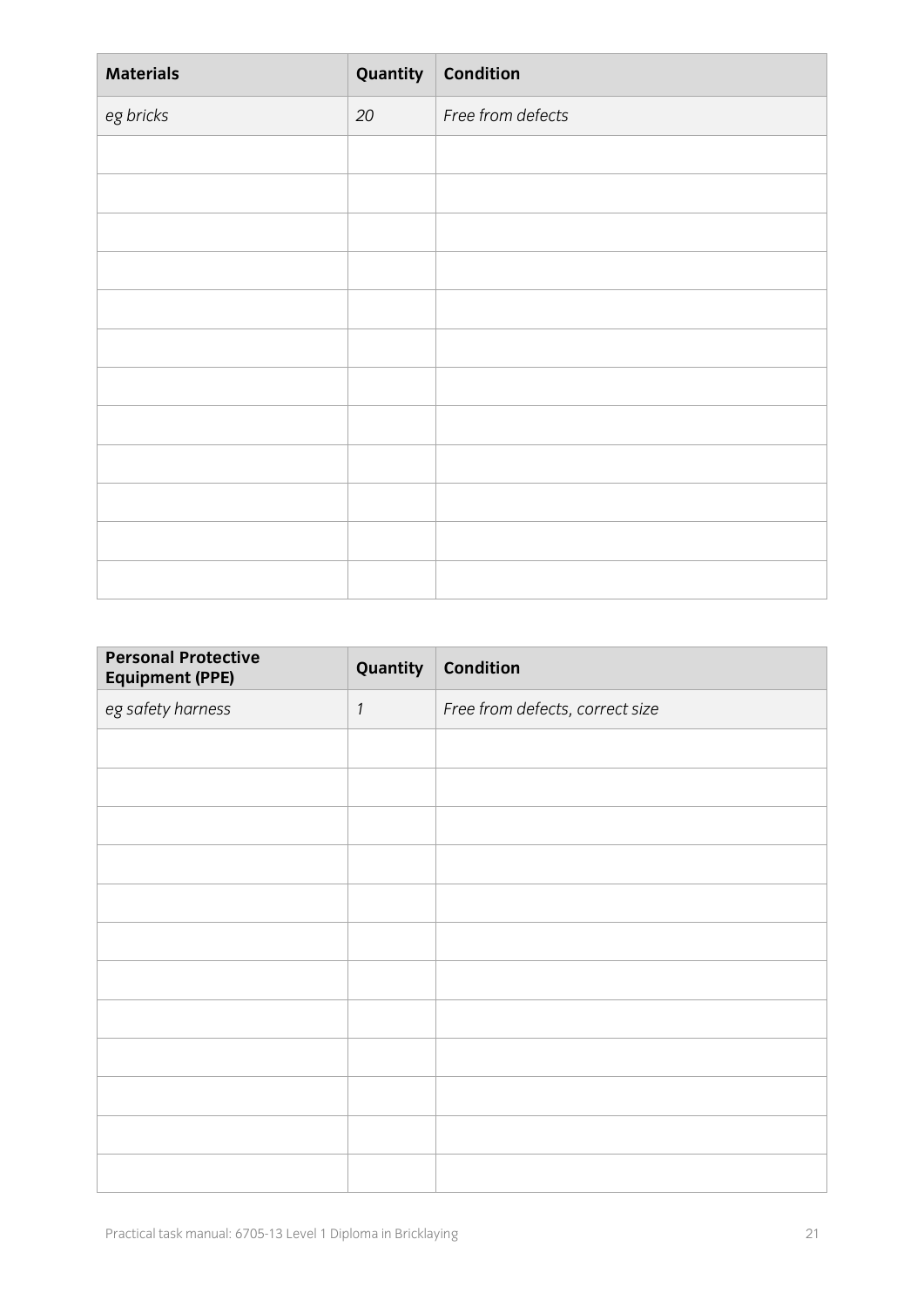# **Resource checklists Unit 104 Task 1 Resource Checklist**

| <b>Candidate name</b> | <b>Date</b> |  |
|-----------------------|-------------|--|
|-----------------------|-------------|--|

| <b>Tools and equipment</b> | Quantity     | Condition                           |
|----------------------------|--------------|-------------------------------------|
| eg cold chisel             | $\mathbf{1}$ | Free from defects, no mushroom head |
|                            |              |                                     |
|                            |              |                                     |
|                            |              |                                     |
|                            |              |                                     |
|                            |              |                                     |
|                            |              |                                     |
|                            |              |                                     |
|                            |              |                                     |
|                            |              |                                     |
|                            |              |                                     |
|                            |              |                                     |
|                            |              |                                     |
|                            |              |                                     |
|                            |              |                                     |
|                            |              |                                     |
|                            |              |                                     |
|                            |              |                                     |
|                            |              |                                     |
|                            |              |                                     |
|                            |              |                                     |
|                            |              |                                     |
|                            |              |                                     |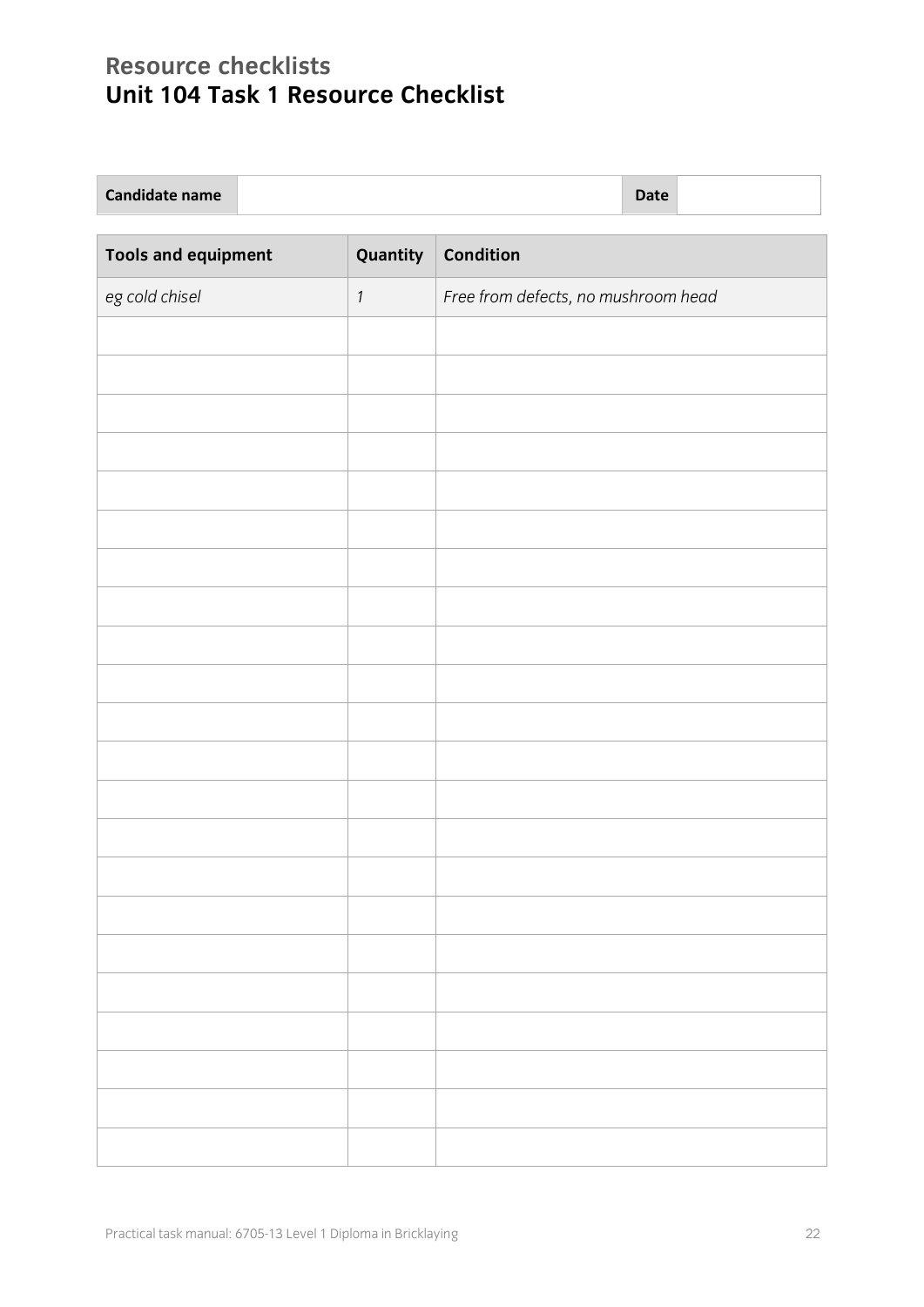| <b>Materials</b> | Quantity | Condition                        |
|------------------|----------|----------------------------------|
| eg blocks        | 20       | Clean, dry and free from defects |
|                  |          |                                  |
|                  |          |                                  |
|                  |          |                                  |
|                  |          |                                  |
|                  |          |                                  |
|                  |          |                                  |
|                  |          |                                  |
|                  |          |                                  |
|                  |          |                                  |
|                  |          |                                  |
|                  |          |                                  |
|                  |          |                                  |

| <b>Personal Protective</b><br><b>Equipment (PPE)</b> | Quantity      | <b>Condition</b>                |
|------------------------------------------------------|---------------|---------------------------------|
| eg safety harness                                    | $\mathcal{I}$ | Free from defects, correct size |
|                                                      |               |                                 |
|                                                      |               |                                 |
|                                                      |               |                                 |
|                                                      |               |                                 |
|                                                      |               |                                 |
|                                                      |               |                                 |
|                                                      |               |                                 |
|                                                      |               |                                 |
|                                                      |               |                                 |
|                                                      |               |                                 |
|                                                      |               |                                 |
|                                                      |               |                                 |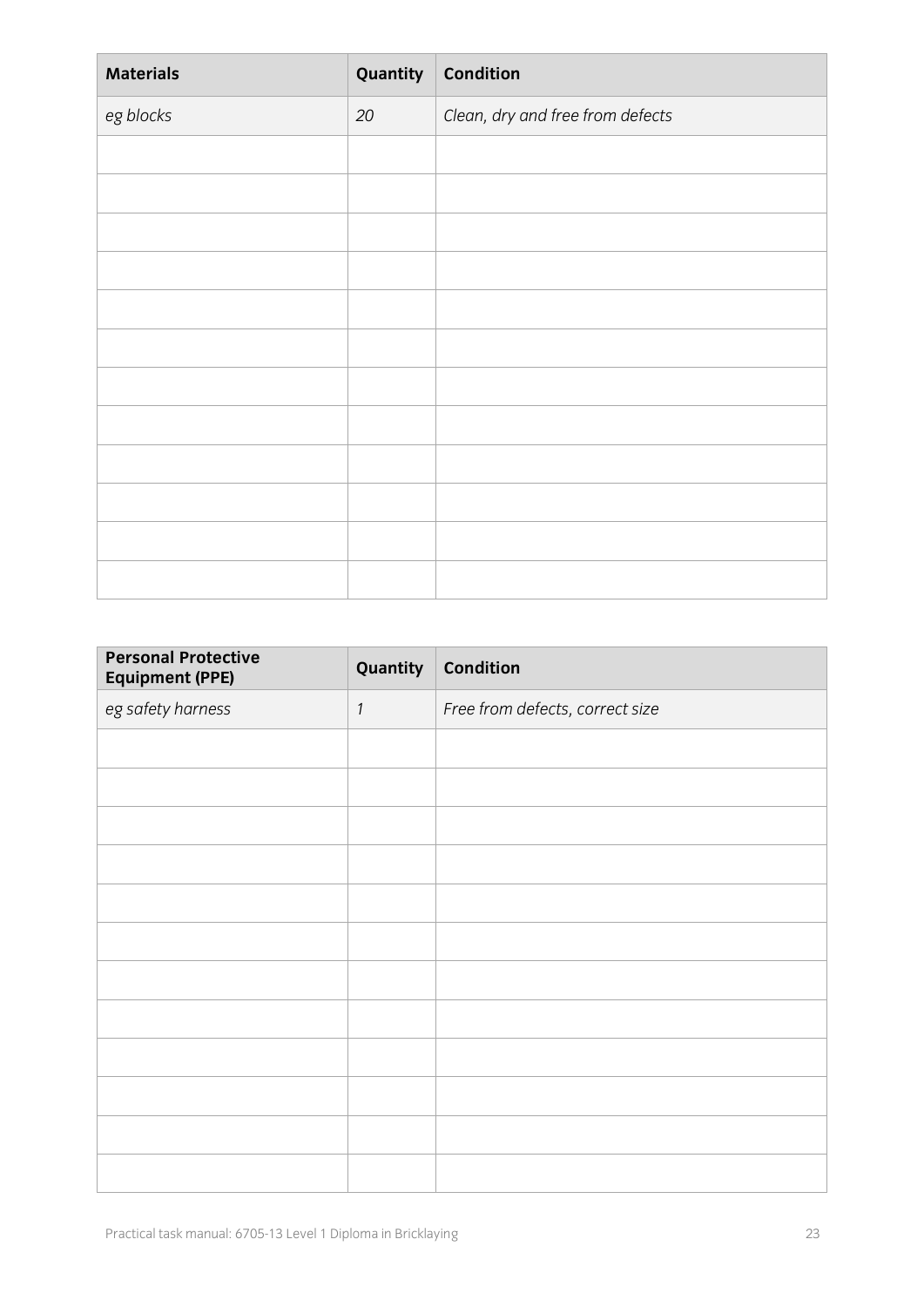# **Resource checklists Unit 105 Task 1 Resource Checklist**

| <b>Candidate name</b> | <b>Date</b> |  |
|-----------------------|-------------|--|
|-----------------------|-------------|--|

| <b>Tools and equipment</b> | Quantity     | Condition                           |
|----------------------------|--------------|-------------------------------------|
| eg cold chisel             | $\mathbf{1}$ | Free from defects, no mushroom head |
|                            |              |                                     |
|                            |              |                                     |
|                            |              |                                     |
|                            |              |                                     |
|                            |              |                                     |
|                            |              |                                     |
|                            |              |                                     |
|                            |              |                                     |
|                            |              |                                     |
|                            |              |                                     |
|                            |              |                                     |
|                            |              |                                     |
|                            |              |                                     |
|                            |              |                                     |
|                            |              |                                     |
|                            |              |                                     |
|                            |              |                                     |
|                            |              |                                     |
|                            |              |                                     |
|                            |              |                                     |
|                            |              |                                     |
|                            |              |                                     |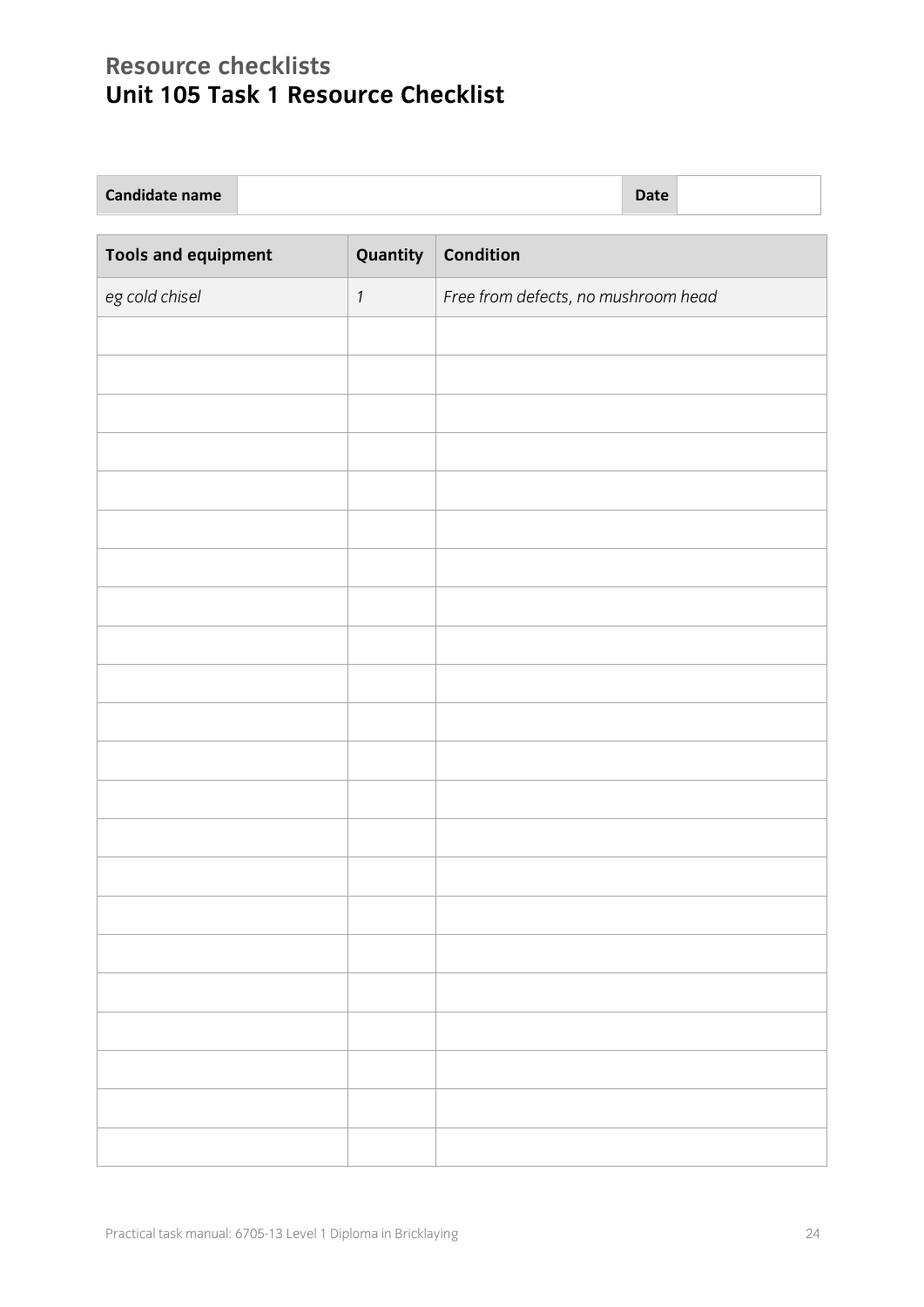| <b>Materials</b> | Quantity | Condition         |
|------------------|----------|-------------------|
| eg paving slabs  | $10\,$   | Free from defects |
|                  |          |                   |
|                  |          |                   |
|                  |          |                   |
|                  |          |                   |
|                  |          |                   |
|                  |          |                   |
|                  |          |                   |
|                  |          |                   |
|                  |          |                   |
|                  |          |                   |
|                  |          |                   |
|                  |          |                   |

| <b>Personal Protective</b><br><b>Equipment (PPE)</b> | Quantity      | <b>Condition</b>                |
|------------------------------------------------------|---------------|---------------------------------|
| eg safety harness                                    | $\mathcal{I}$ | Free from defects, correct size |
|                                                      |               |                                 |
|                                                      |               |                                 |
|                                                      |               |                                 |
|                                                      |               |                                 |
|                                                      |               |                                 |
|                                                      |               |                                 |
|                                                      |               |                                 |
|                                                      |               |                                 |
|                                                      |               |                                 |
|                                                      |               |                                 |
|                                                      |               |                                 |
|                                                      |               |                                 |